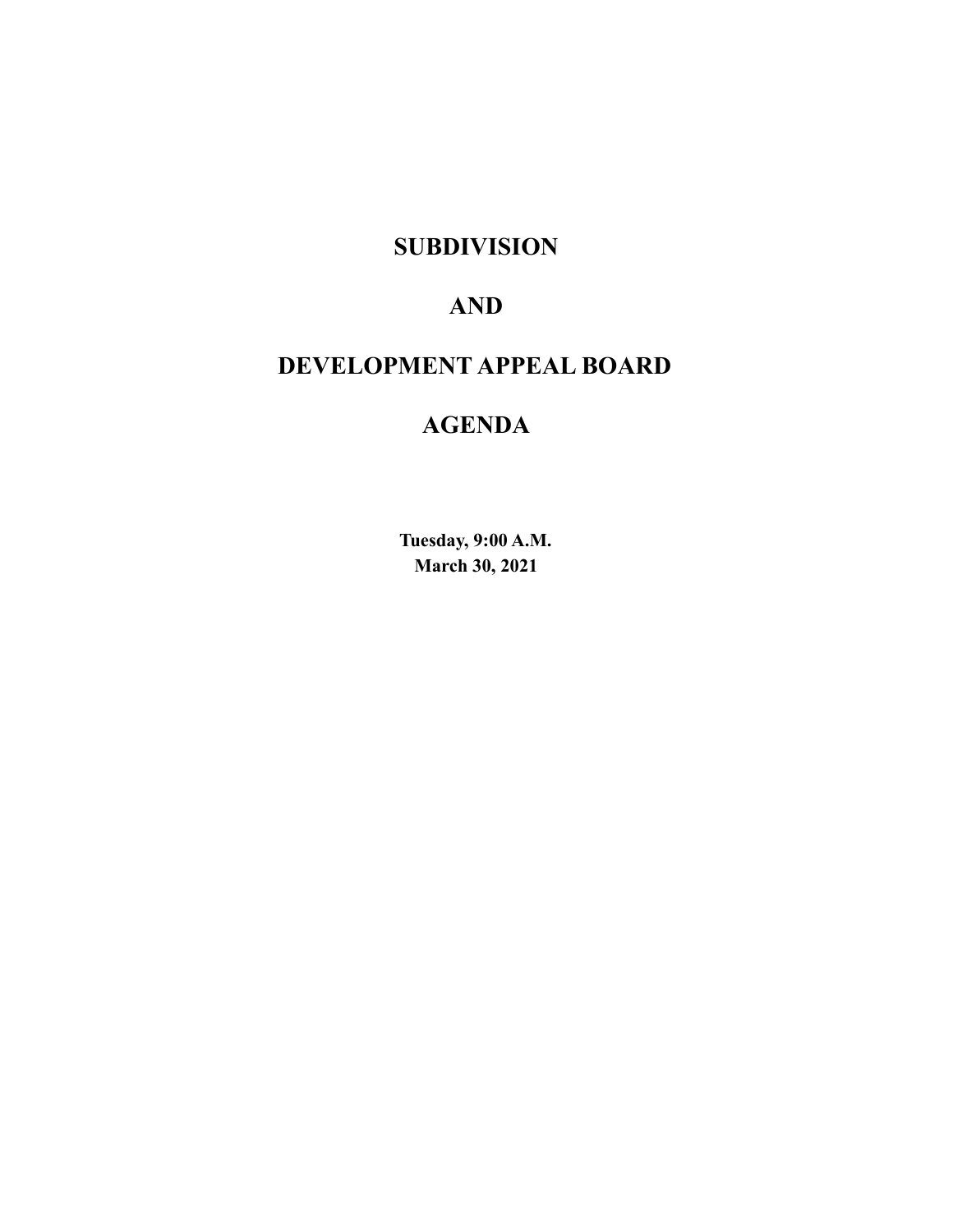| L | 9:00 A.M.  | SDAB-D-21-048 |                                                                                                                                              |
|---|------------|---------------|----------------------------------------------------------------------------------------------------------------------------------------------|
|   |            |               | Install a Minor Digital On-premises Off-premises<br>Freestanding Sign (single sided 14.6m x 4.3m)<br>facing N) (ICEWERX CONSULTING INC.)     |
|   |            |               | 3530 - 91 Street NW<br>Project No.: 379890652-002                                                                                            |
| H | 11:00 A.M. | SDAB-D-21-049 |                                                                                                                                              |
|   |            |               | Install a Minor Digital Off-premises Freestanding<br>Sign (OUTFRONT   1779994 Alberta Ltd)                                                   |
|   |            |               | 18520 / 18520C - 100 Avenue NW<br>Project No.: 348285887-001                                                                                 |
|   | NOTE:      |               | Unless otherwise stated, all references to "Section numbers" in this Agenda<br>refer to the authority under the Edmonton Zoning Bylaw 12800. |

# **SUBDIVISION AND DEVELOPMENT APPEAL BOARD**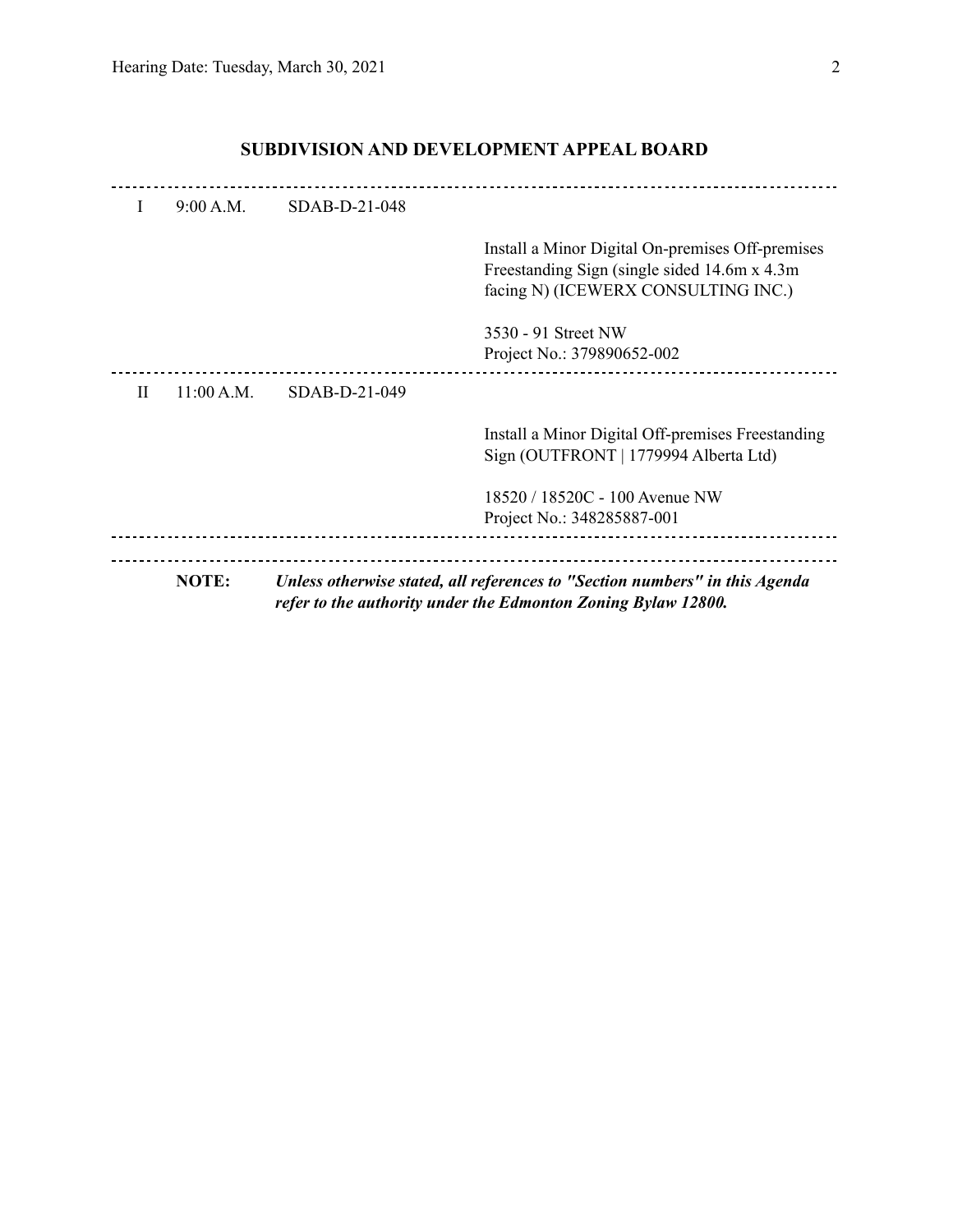| AN APPEAL FROM THE DECISION OF THE DEVELOPMENT OFFICER |                                                                                                                                         |  |  |
|--------------------------------------------------------|-----------------------------------------------------------------------------------------------------------------------------------------|--|--|
| <b>APPELLANT:</b>                                      |                                                                                                                                         |  |  |
| <b>APPLICATION NO.:</b>                                | 379890652-002                                                                                                                           |  |  |
| <b>APPLICATION TO:</b>                                 | Install a Minor Digital On-premises Off-premises<br>Freestanding Sign (single sided 14.6m x 4.3m facing N)<br>(ICEWERX CONSULTING INC.) |  |  |
| <b>DECISION OF THE</b>                                 |                                                                                                                                         |  |  |
| DEVELOPMENT AUTHORITY:                                 | Refused                                                                                                                                 |  |  |
| <b>DECISION DATE:</b>                                  | February 16, 2021                                                                                                                       |  |  |
| <b>DATE OF APPEAL:</b>                                 | March 5, 2021                                                                                                                           |  |  |
| MUNICIPAL DESCRIPTION<br>OF SUBJECT PROPERTY:          | 3530 - 91 Street NW                                                                                                                     |  |  |
| <b>LEGAL DESCRIPTION:</b>                              | Plan 7921939 Blk 12 Lot 1                                                                                                               |  |  |
| ZONE:                                                  | (US) Urban Services Zone                                                                                                                |  |  |
| <b>OVERLAY:</b>                                        | N/A                                                                                                                                     |  |  |
| <b>STATUTORY PLAN:</b>                                 | N/A                                                                                                                                     |  |  |
|                                                        |                                                                                                                                         |  |  |

### *Grounds for Appeal*

The Appellant provided the following reasons for appealing the decision of the Development Authority:

- 1. A Minor Digital Off Premises Sign is a discretionary use;
- 2. The digital sign located on the above property has existed since 2012 without any known complaints;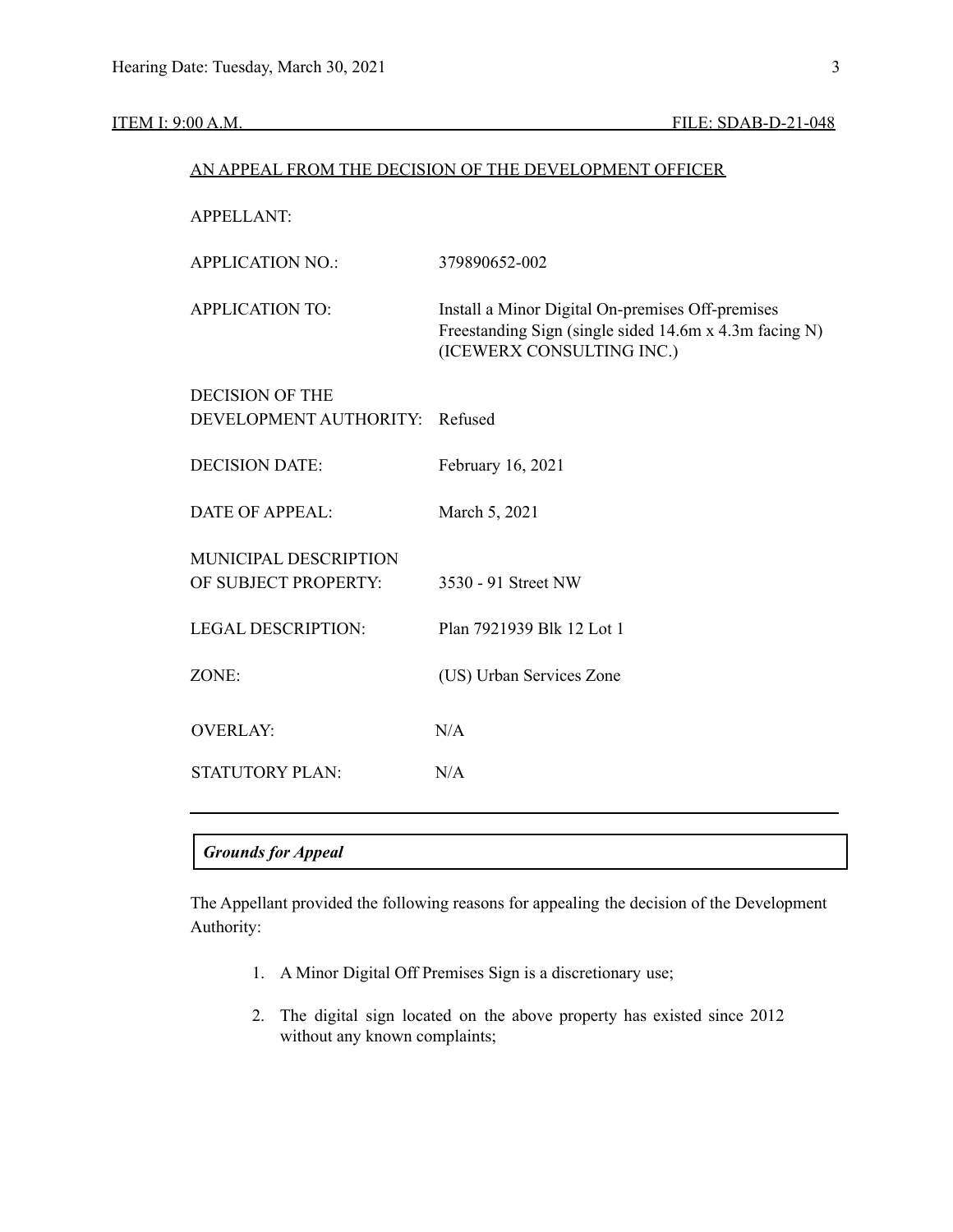- 3. The required variances do not unduly interfere with the amenities of the neighbourhood or materially interfere with or affect the use, enjoyment, or value of neighbouring parcels of land; and
- 4. Such further and other reasons that may be raised during the hearing.

## *General Matters*

#### **Appeal Information:**

The *Municipal Government Act*, RSA 2000, c M-26 states the following:

#### **Grounds for Appeal**

**685(1)** If a development authority

- (a) fails or refuses to issue a development permit to a person,
- (b) issues a development permit subject to conditions, or
- (c) issues an order under section 645,

the person applying for the permit or affected by the order under section 645 may appeal to the subdivision and development appeal board.

**(2)** In addition to an applicant under subsection (1), any person affected by an order, decision or development permit made or issued by a development authority may appeal to the subdivision and development appeal board.

#### **Appeals**

**686(1)** A development appeal to a subdivision and development appeal board is commenced by filing a notice of the appeal, containing reasons, with the board,

- (a) in the case of an appeal made by a person referred to in section 685(1)
	- (i) with respect to an application for a development permit,
		- (A) within 21 days after the date on which the written decision is given under section 642, or
		- (B) if no decision is made with respect to the application within the 40-day period, or within any extension of that period under section 684, within 21 days after the date the period or extension expires,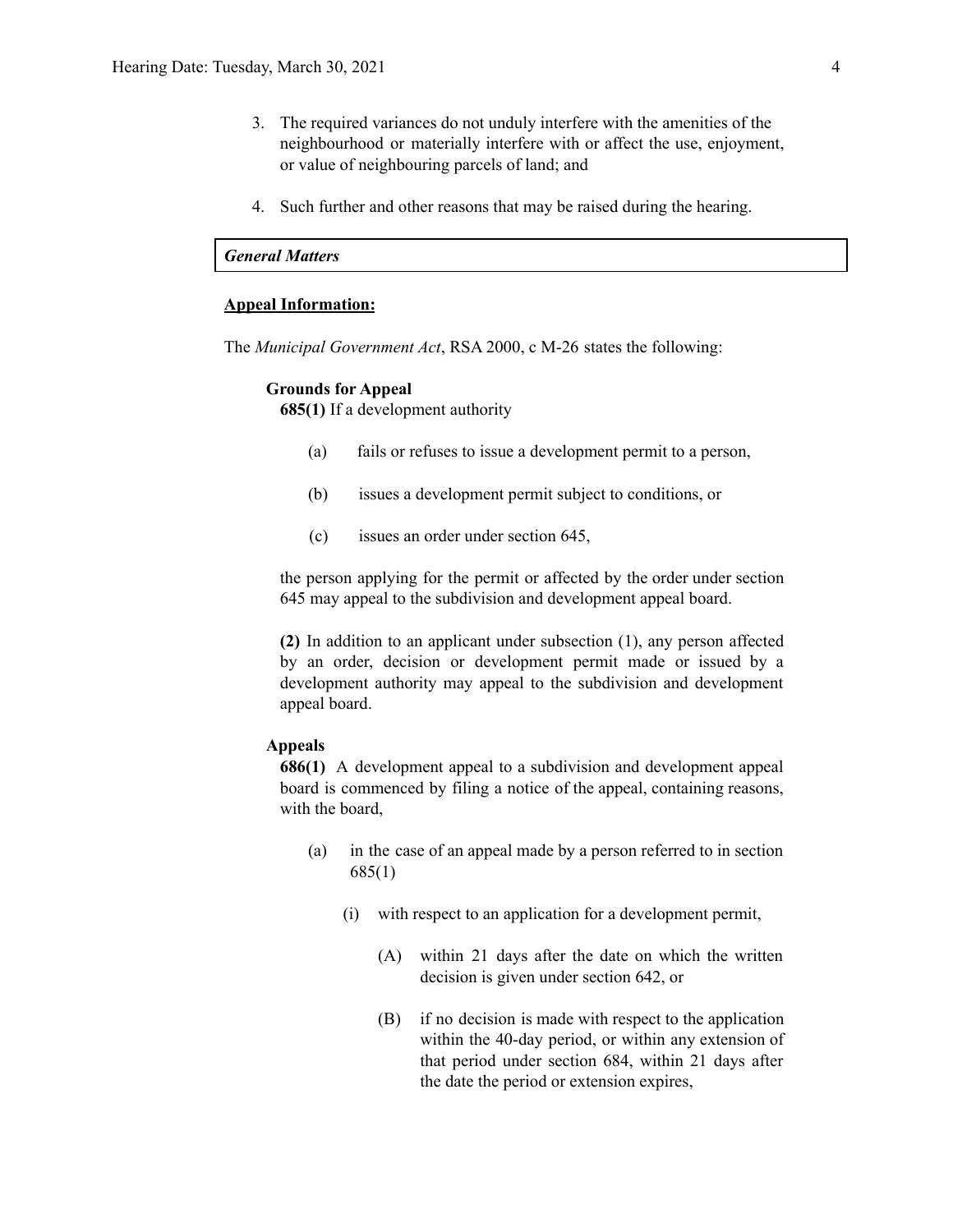or

- (ii) with respect to an order under section 645, within 21 days after the date on which the order is made, or
- (b) in the case of an appeal made by a person referred to in section 685(2), within 21 days after the date on which the notice of the issuance of the permit was given in accordance with the land use bylaw.

#### **Hearing and Decision**

**687(3)** In determining an appeal, the subdivision and development appeal board

…

- (a.1) must comply with the land use policies;
- (a.2) subject to section 638, must comply with any applicable statutory plans;
- (a.3) subject to clause (d), must comply with any land use bylaw in effect;
- (a.4) must comply with the applicable requirements of the regulations under the *Gaming, Liquor and Cannabis Act* respecting the location of premises described in a cannabis licence and distances between those premises and other premises;
	- …
	- (c) may confirm, revoke or vary the order, decision or development permit or any condition attached to any of them or make or substitute an order, decision or permit of its own;
	- (d) may make an order or decision or issue or confirm the issue of a development permit even though the proposed development does not comply with the land use bylaw if, in its opinion,
		- (i) the proposed development would not
			- (A) unduly interfere with the amenities of the neighbourhood, or
			- (B) materially interfere with or affect the use, enjoyment or value of neighbouring parcels of land,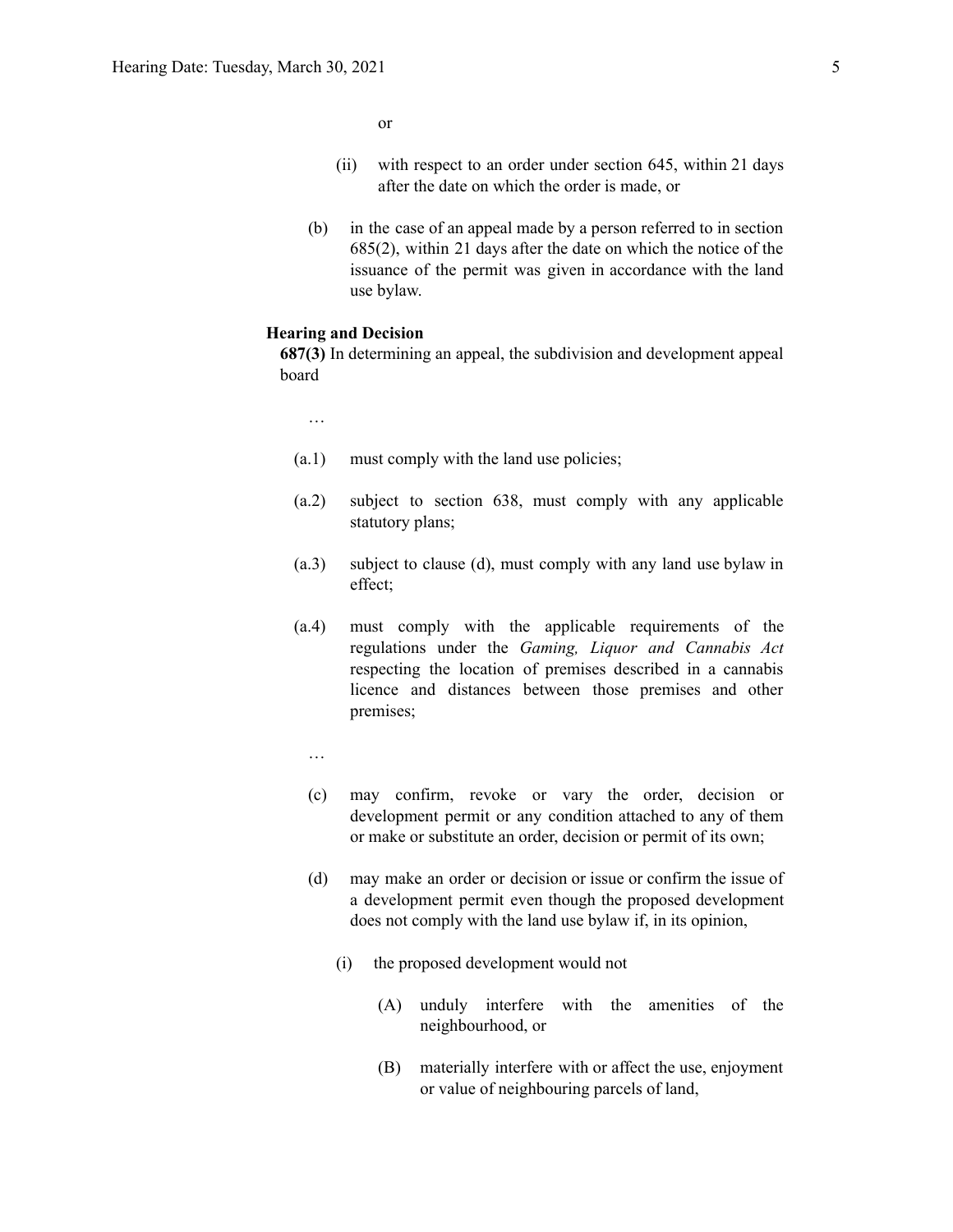and

(ii) the proposed development conforms with the use prescribed for that land or building in the land use bylaw.

#### **General Provisions from the** *Edmonton Zoning Bylaw:*

Under section 510.3(24), a **Minor Digital On-premises Off-premises Sign** is a **Discretionary Use** in the (US) Urban Services Zone.

Under section 7.9(7), **Minor Digital On-premises Off-premises Signs** means:

a Freestanding or Fascia Sign that contains Digital Copy, is a Permanent Sign, displays On-premises Advertising and/or Off-premises Advertising, and does not include moving effects, message transition effects, video images, or animation.

Under section 6.2, **Freestanding Sign** means:

a Sign supported independently of a building.



Under section 6.1, **Setback** means "the distance that a development or a specified portion of it, must be set back from a property line. A Setback is not a Yard, Amenity Space, or Separation Space."

Under section 6.2, **Sign Area** means:

the entire area of the Sign on which Copy is intended to be placed. In the case of double-faced or multi-faced Sign, only half of the area of each face of the Sign used to display advertising Copy shall be used in calculating the total Sign Area.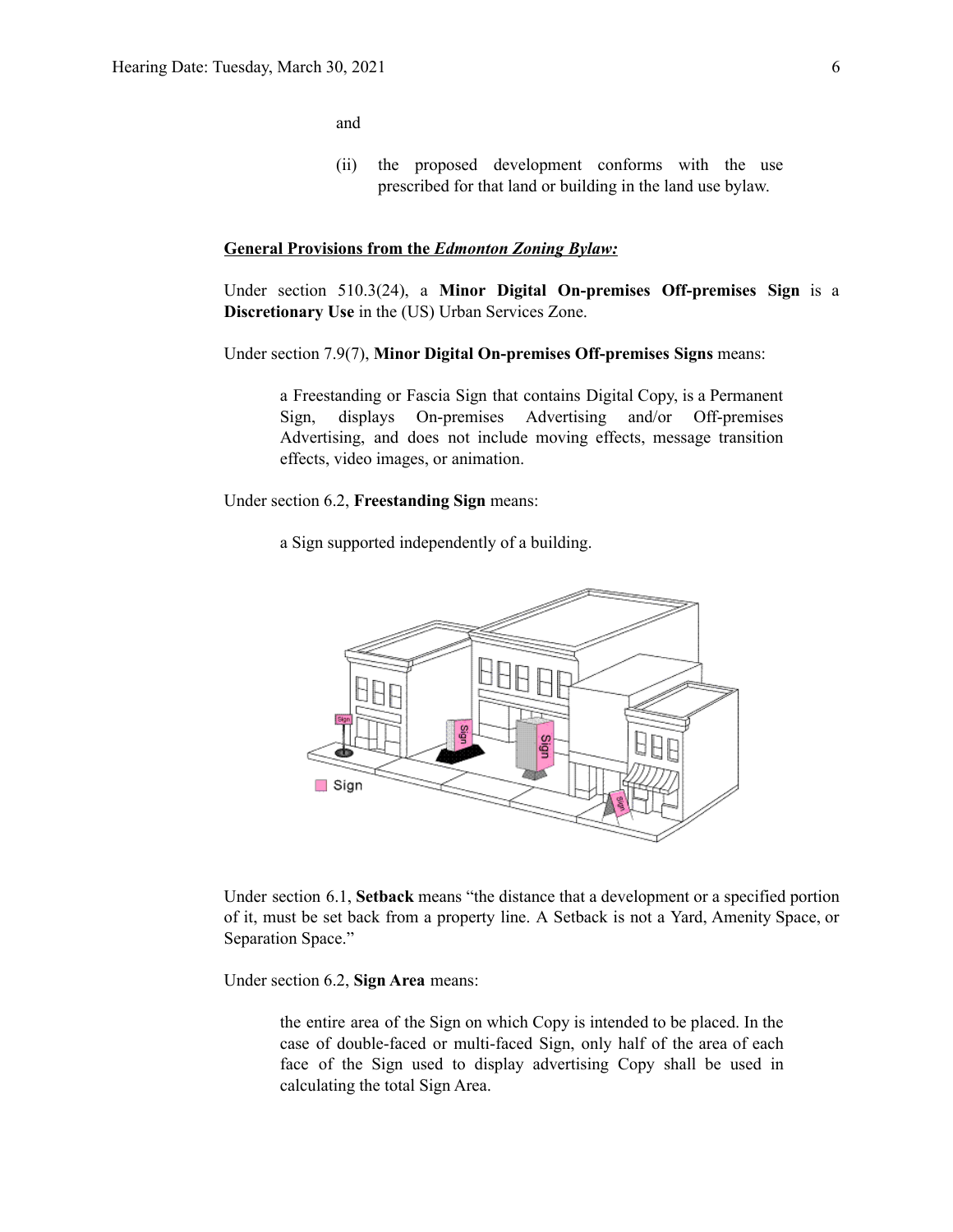Under section 6.2, **Width** means "that horizontal distance measured across the face of the Sign perpendicular to the Height of the Sign."

Under section 6.2, **Copy Area** means "the total area of one or more geometric shapes, which contain all of the Copy on a Sign."

Under section 6.2, **Copy** means "the letters, graphics or characters that make up the message on the Sign face."

Section 510.4(6) states "Signs shall comply with the regulations found in Schedule 59C."

Section 510.1 states that the **General Purpose** of the **(US) Urban Services Zone** is "to provide for publicly and privately owned facilities of an institutional or community service nature."

#### *Setback*

Schedule  $59C.3(4)(i)$  states "proposed Signs with an Area greater than 8.0 m<sup>2</sup> shall not be located within any Setback."

Section 510.4(1) states "The minimum Front Setback shall be 6.0 m."

Section 510.4(3) states "The minimum Side Setback shall be 4.5m."

#### **Development Officer's Determination**

**1. Proposed Signs with an Area greater than 8.0 m2 shall not be located within any Setback (Section 59C.3(4)(i))**

**The minimum Front Setback shall be 6.0 m (Section 510.4(1)). Proposed: 2.0 m Deficient by: 4.0 m**

[unedited]

**2. Proposed Signs with an Area greater than 8.0 m2 shall not be located within any Setback (Section 59C.3(4)(i))**

**The minimum Side Setback shall be 4.5 m (Section 510.4(3)). Propose: 1.5 m Deficient by: 3.0 m**

[unedited]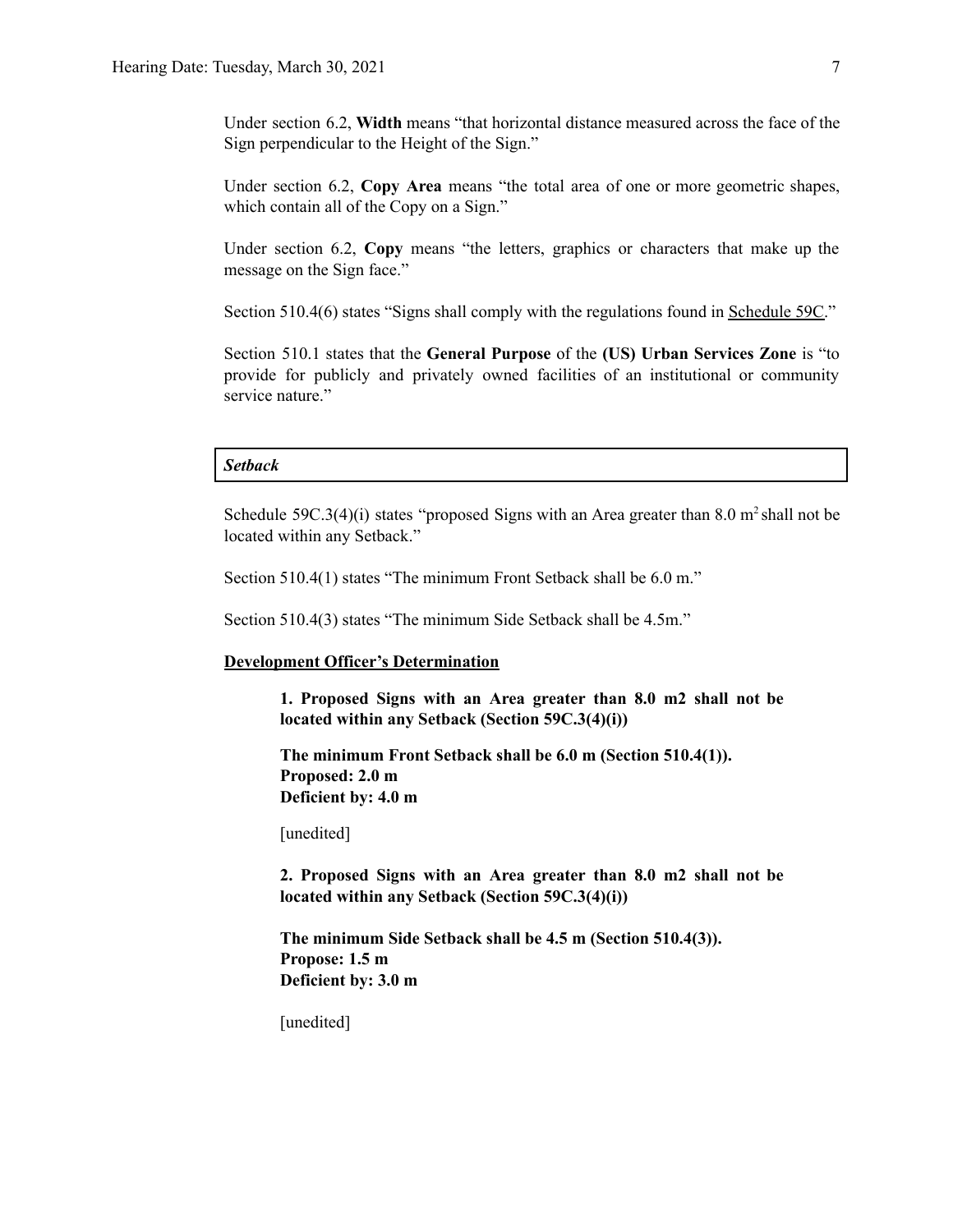### *Width*

Schedule 59C.3(4)(b) states "the maximum Width shall be 8.0m."

#### **Development Officer's Determination**

**3. The maximum sign Width shall be 8.0 m (Section 59C.3(4)(b))**

**Proposed Width: 14.6 m Exceeds by: 6.6 m**

[unedited]

#### *Area*

Schedule  $59C.3(4)(c)(ii)$  states "the maximum Area shall be: 8.0 m<sup>2</sup> for proposed Signs that are Freestanding signs. The maximum combined Area of Digital Sign Copy and any other type of Copy included on the same Sign face shall not exceed 20  $m^2$ ."

#### **Development Officer's Determination**

**4. The maximum Area shall be 8.0 m2 for proposed Signs that are Freestanding signs. The maximum combined Area of Digital Sign Copy and any other type of Copy included on the same Sign face shall not exceed 20 m2 (Section 59C.3(4)(c)(ii))**

**Maximum Area of Digital Sign Copy allowed: 8 m2 Proposed Area of Digital Sign Copy: 62.8 m2 Exceeds by: 54.8 m2**

**Maximum Area of combined Digital Sign Copy and other Copy: 20m2 Proposed combined Copy Area: 62.8m2 Exceeds by 42.8m2**

[unedited]

| <b>Previous Subdivision and Development Appeal Board Decision</b> |  |                 |  |  |
|-------------------------------------------------------------------|--|-----------------|--|--|
|                                                                   |  |                 |  |  |
| Application Number   Description                                  |  | <b>Decision</b> |  |  |
|                                                                   |  |                 |  |  |

| Application Number Description |                                                        | Decision                                              |
|--------------------------------|--------------------------------------------------------|-------------------------------------------------------|
| SDAB-D-20-038                  |                                                        | Comply with an Order to October 16, 2020; The appeal  |
|                                |                                                        | immediately de-energize is <b>DENIED</b> and the Stop |
|                                | the Sign and keep it turned   Order is <b>UPHELD</b> . |                                                       |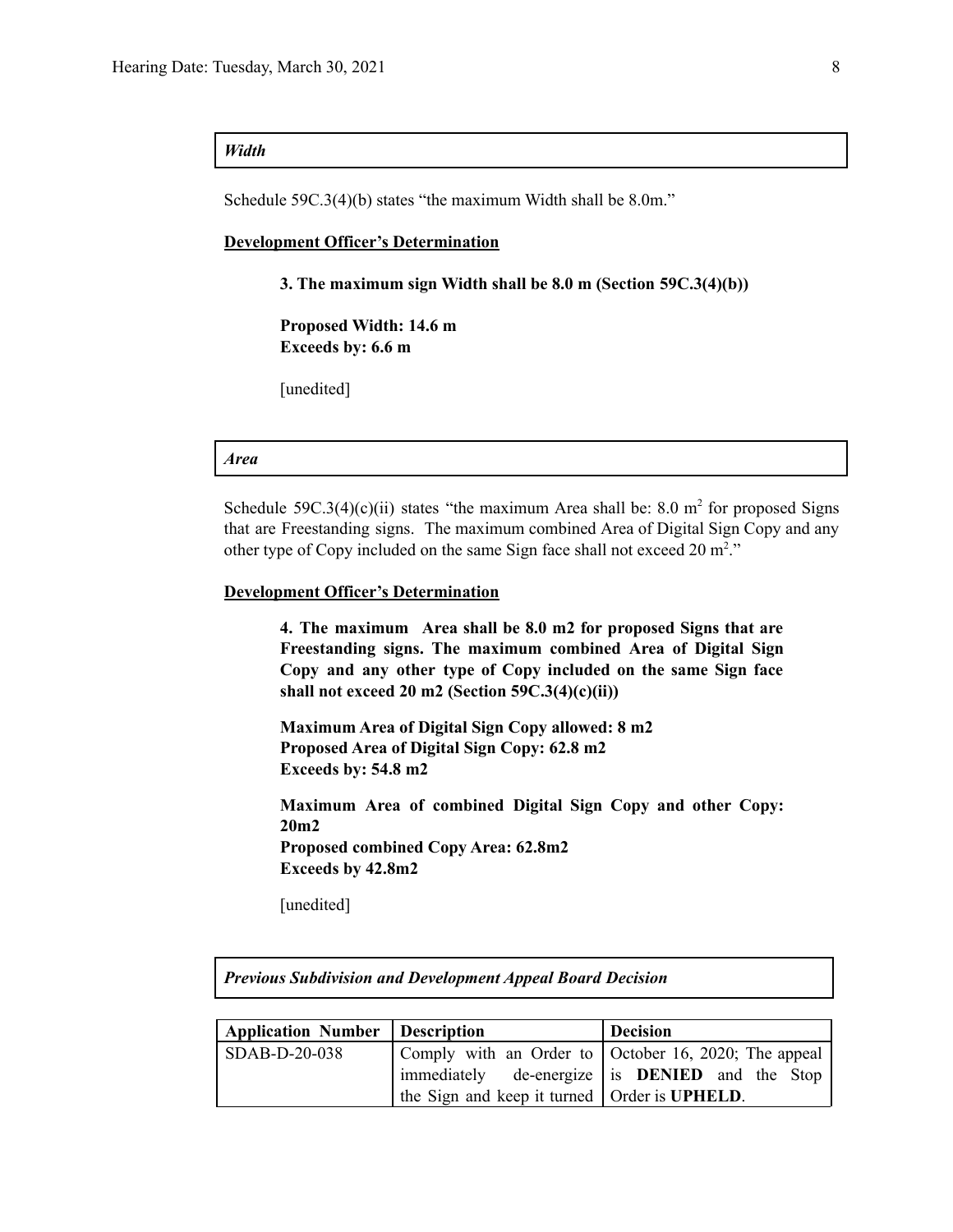| off 24 hours a day. The                  |  |
|------------------------------------------|--|
| Sign<br>must<br>remain                   |  |
| de-energized until one of                |  |
| the following options<br>$\overline{1}S$ |  |
| completed $(A \text{ or } B)$ :          |  |
|                                          |  |
| A) Acquire a Development                 |  |
| Permit to display the Minor              |  |
| Digital Off-premises                     |  |
| Freestanding Sign.                       |  |
|                                          |  |
| <b>OR</b>                                |  |
|                                          |  |
| B) Dismantle and remove                  |  |
| the Sign from the property.              |  |
| All parts of the Sign,                   |  |
| including the<br>support                 |  |
| structure must be removed.               |  |
| One of the options A or B                |  |
| must be completed before                 |  |
| March 17, 2020.                          |  |

# Notice to Applicant/Appellant

 $\mathcal{L}_\text{max} = \frac{1}{2} \sum_{i=1}^n \mathcal{L}_\text{max} = \frac{1}{2} \sum_{i=1}^n \mathcal{L}_\text{max} = \frac{1}{2} \sum_{i=1}^n \mathcal{L}_\text{max} = \frac{1}{2} \sum_{i=1}^n \mathcal{L}_\text{max} = \frac{1}{2} \sum_{i=1}^n \mathcal{L}_\text{max} = \frac{1}{2} \sum_{i=1}^n \mathcal{L}_\text{max} = \frac{1}{2} \sum_{i=1}^n \mathcal{L}_\text{max} = \frac{1}{2} \sum_{i=$ 

Provincial legislation requires that the Subdivision and Development Appeal Board issue its official decision in writing within fifteen days of the conclusion of the hearing.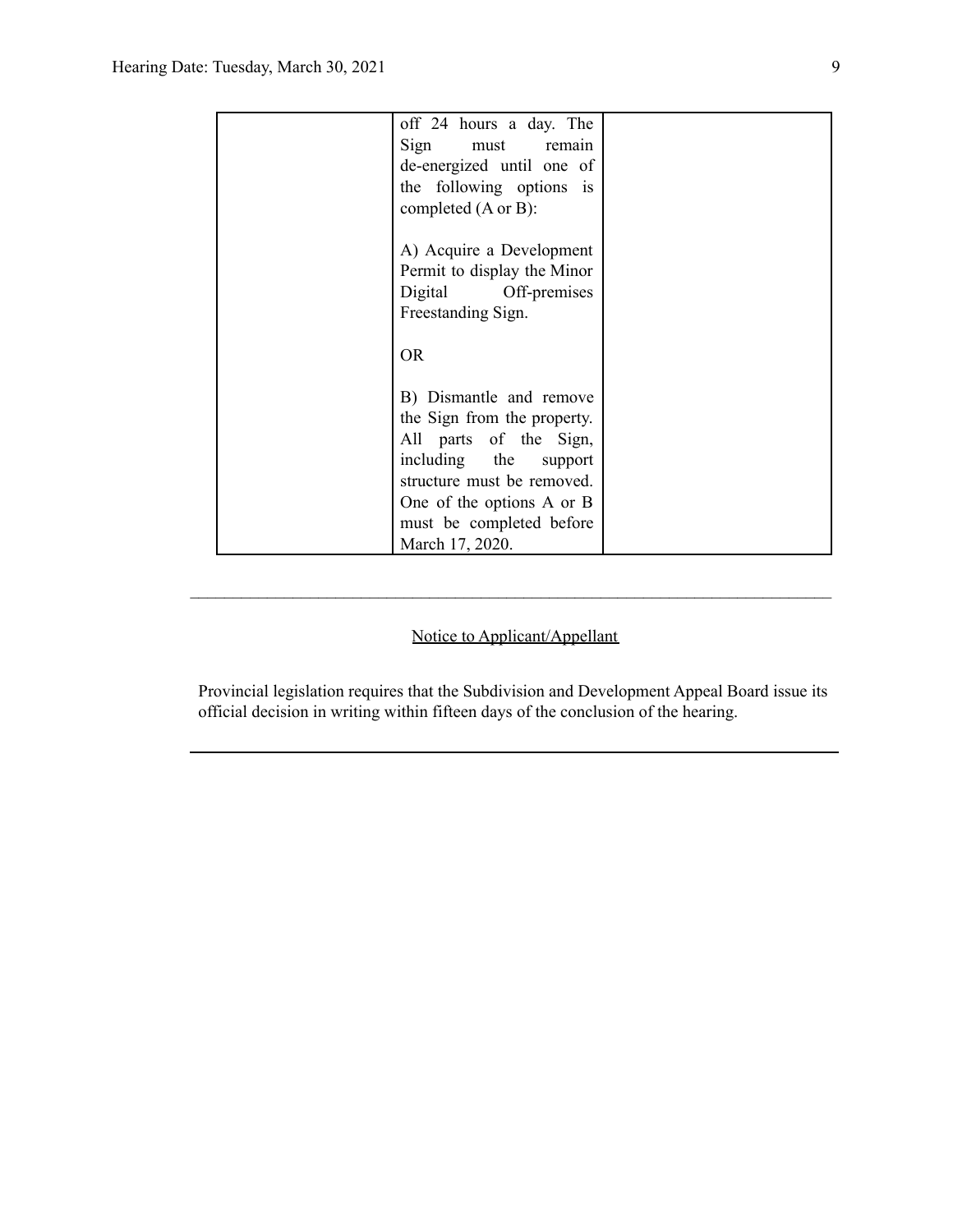|                             |                                                                                                                                                  |                                               | Project Number: 379890652-002<br><b>Application Date:</b><br>DEC 02, 2020 |  |
|-----------------------------|--------------------------------------------------------------------------------------------------------------------------------------------------|-----------------------------------------------|---------------------------------------------------------------------------|--|
| <b>Edmonton</b>             |                                                                                                                                                  |                                               | February 16, 2021 at \$:37 AM<br>Printed:                                 |  |
|                             | <b>Application for</b>                                                                                                                           |                                               | Page:<br>1 of 2                                                           |  |
|                             |                                                                                                                                                  | <b>Sign Permit</b>                            |                                                                           |  |
|                             | This document is a Development Permit Decision for the development application described below.                                                  |                                               |                                                                           |  |
| <b>Applicant</b>            |                                                                                                                                                  | Property Address(es) and Legal Description(s) |                                                                           |  |
|                             |                                                                                                                                                  | 3530 - 91 STREET NW                           |                                                                           |  |
|                             |                                                                                                                                                  | Plan 7921939 Blk 12 Lot 1                     |                                                                           |  |
|                             |                                                                                                                                                  |                                               |                                                                           |  |
|                             |                                                                                                                                                  |                                               |                                                                           |  |
|                             |                                                                                                                                                  |                                               |                                                                           |  |
| <b>Scope of Application</b> |                                                                                                                                                  |                                               |                                                                           |  |
|                             | To install a Minor Digital On-premises Off-premises Freestanding Sign (single sided 14.6m x 4.3m facing N) (ICEWERX<br>CONSULTING INC.).         |                                               |                                                                           |  |
| <b>Permit Details</b>       |                                                                                                                                                  |                                               |                                                                           |  |
|                             | ASA Sticker No./Name of Engineer:                                                                                                                | Class of Permit: Class B                      |                                                                           |  |
|                             | Construction Value: 5000                                                                                                                         | Expiry Date:                                  |                                                                           |  |
|                             |                                                                                                                                                  |                                               |                                                                           |  |
|                             | Fascia Off-premises Sign: 0                                                                                                                      | Freestanding Off-premises Sign: 0             |                                                                           |  |
|                             | Fascia On-premises Sign: 0                                                                                                                       | Freestanding On-premises Sign: 0              |                                                                           |  |
| Roof Off-premises Sign: 0   |                                                                                                                                                  | Projecting Off-premises Sign: 0               |                                                                           |  |
| Roof On-premises Sign: 0    |                                                                                                                                                  | Projecting On-premises Sign: 0                |                                                                           |  |
|                             | Minor Digital On-premises Sign: 0<br>Replacement Panel on Existing Sign: 0<br>Minor Digital Off-premises Sign: 0<br>Comprehensive Sign Design: 0 |                                               |                                                                           |  |
|                             | Minor Digital On/Off-premises Sign: 1                                                                                                            | Major Digital Sign: 0                         |                                                                           |  |
|                             | <b>Development Application Decision</b>                                                                                                          |                                               |                                                                           |  |
| Refused                     |                                                                                                                                                  |                                               |                                                                           |  |
|                             | Issue Date: Feb 16, 2021 Development Authority: MERCIER, KELSEY                                                                                  |                                               |                                                                           |  |
|                             |                                                                                                                                                  |                                               |                                                                           |  |
|                             |                                                                                                                                                  |                                               |                                                                           |  |
|                             |                                                                                                                                                  |                                               |                                                                           |  |
|                             |                                                                                                                                                  |                                               |                                                                           |  |
|                             |                                                                                                                                                  |                                               |                                                                           |  |
|                             |                                                                                                                                                  |                                               |                                                                           |  |
|                             |                                                                                                                                                  |                                               |                                                                           |  |
|                             |                                                                                                                                                  |                                               |                                                                           |  |
|                             |                                                                                                                                                  |                                               |                                                                           |  |
|                             |                                                                                                                                                  |                                               |                                                                           |  |
|                             |                                                                                                                                                  |                                               |                                                                           |  |
|                             |                                                                                                                                                  |                                               |                                                                           |  |
|                             |                                                                                                                                                  |                                               |                                                                           |  |
|                             |                                                                                                                                                  |                                               |                                                                           |  |
|                             |                                                                                                                                                  |                                               |                                                                           |  |
|                             |                                                                                                                                                  |                                               |                                                                           |  |
| <b>THIS IS NOT A PERMIT</b> |                                                                                                                                                  |                                               |                                                                           |  |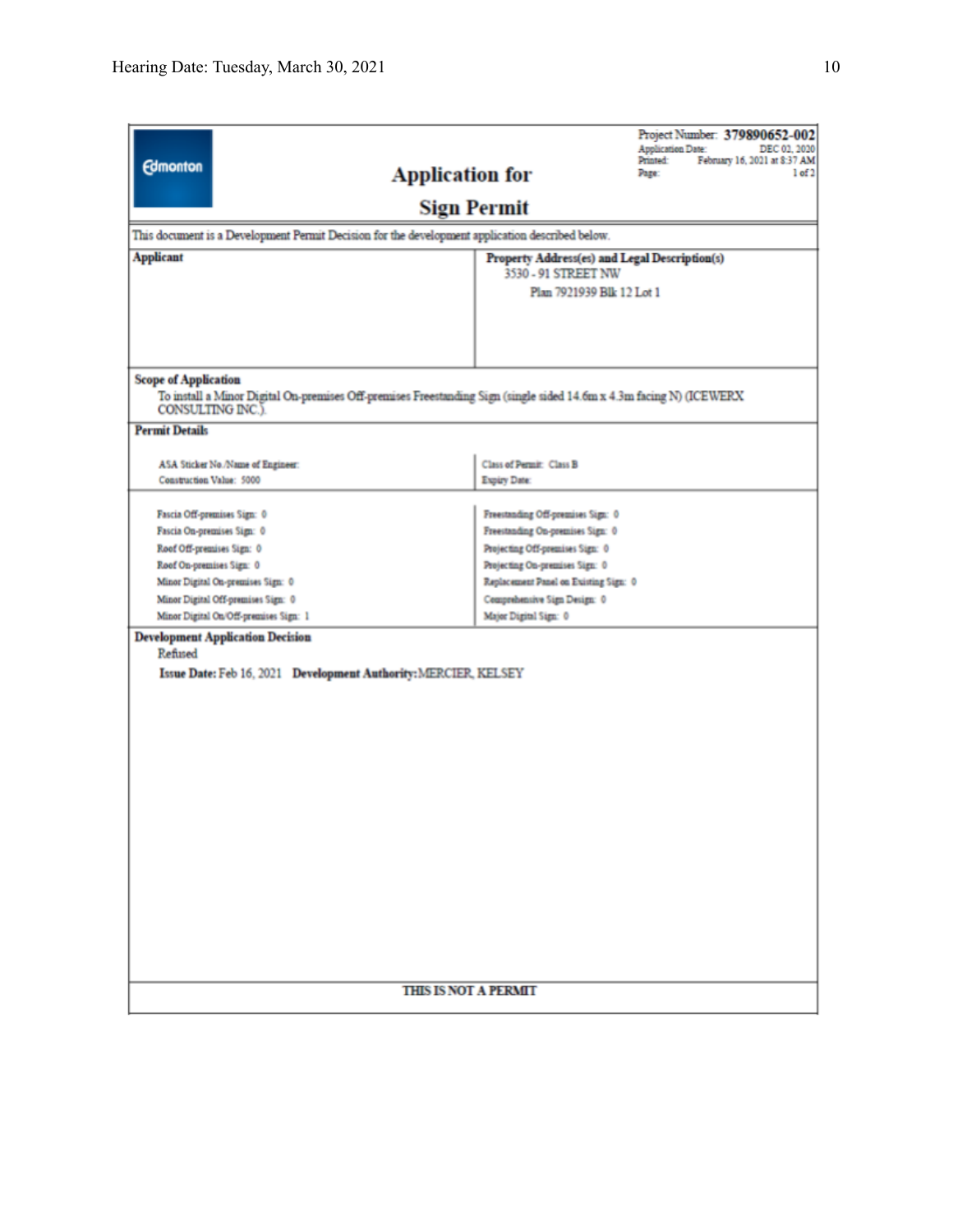| <b>Edmonton</b>                           |                                                                                                                                                                                                          |                    | <b>Application for</b> |                                                        | Project Number: 379890652-002<br><b>Application Date:</b><br>DEC 02, 2020<br>February 16, 2021 at 8:37 AM<br>Printed:<br>$2$ of $2$<br>Page:                                                                                                     |  |
|-------------------------------------------|----------------------------------------------------------------------------------------------------------------------------------------------------------------------------------------------------------|--------------------|------------------------|--------------------------------------------------------|--------------------------------------------------------------------------------------------------------------------------------------------------------------------------------------------------------------------------------------------------|--|
|                                           |                                                                                                                                                                                                          |                    | Sign Permit            |                                                        |                                                                                                                                                                                                                                                  |  |
| <b>Reason for Refusal</b>                 |                                                                                                                                                                                                          |                    |                        |                                                        | 1. Proposed Signs with an Area greater than 8.0 m2 shall not be located within any Setback (Section 59C.3(4)(i))                                                                                                                                 |  |
|                                           | The minimum Front Setback shall be 6.0 m (Section 510.4(1)).<br>Proposed: 2.0 m<br>Deficient by: 4.0 m                                                                                                   |                    |                        |                                                        |                                                                                                                                                                                                                                                  |  |
|                                           |                                                                                                                                                                                                          |                    |                        |                                                        | 2. Proposed Signs with an Area greater than 8.0 m2 shall not be located within any Setback (Section 59C.3(4)(i))                                                                                                                                 |  |
|                                           | The minimum Side Setback shall be 4.5 m (Section 510.4(3)).<br>Propose: 1.5 m<br>Deficient by: 3.0 m                                                                                                     |                    |                        |                                                        |                                                                                                                                                                                                                                                  |  |
|                                           | 3. The maximum sign Width shall be 8.0 m (Section 59C.3(4)(b))                                                                                                                                           |                    |                        |                                                        |                                                                                                                                                                                                                                                  |  |
|                                           | Proposed Width: 14.6 m<br>Exceeds by: 6.6 m                                                                                                                                                              |                    |                        |                                                        |                                                                                                                                                                                                                                                  |  |
|                                           |                                                                                                                                                                                                          |                    |                        |                                                        | 4. The maximum Area shall be 8.0 m2 for proposed Signs that are Freestanding signs. The maximum combined Area of Digital<br>Sign Copy and any other type of Copy included on the same Sign face shall not exceed 20 m2 (Section 59C.3(4)(c)(ii)) |  |
|                                           | Maximum Area of Digital Sign Copy allowed: 8 m2<br>Proposed Area of Digital Sign Copy: 62.8 m2<br>Exceeds by: $54.8 \text{ m}2$                                                                          |                    |                        |                                                        |                                                                                                                                                                                                                                                  |  |
|                                           | Maximum Area of combined Digital Sign Copy and other Copy: 20m2<br>Proposed combined Copy Area: 62.8m2<br>Exceeds by 42.8m2                                                                              |                    |                        |                                                        |                                                                                                                                                                                                                                                  |  |
|                                           | <b>Rights of Appeal</b><br>The Applicant has the right of appeal within 21 days after the date on which the decision is made, as outlined in Section 683<br>through 689 of the Municipal Government Act. |                    |                        |                                                        |                                                                                                                                                                                                                                                  |  |
| Fees                                      |                                                                                                                                                                                                          |                    |                        |                                                        |                                                                                                                                                                                                                                                  |  |
|                                           |                                                                                                                                                                                                          | <b>Fee Amount</b>  | <b>Amount Paid</b>     | Receipt#                                               | <b>Date Paid</b>                                                                                                                                                                                                                                 |  |
|                                           | Sign Development Application Fee<br>Sign Development Application Fee -                                                                                                                                   | \$0.00<br>\$467.00 |                        | \$287.00 03186600181l0010<br>\$467.00 03186600181l0010 | Dec 02, 2020<br>Dec 02, 2020                                                                                                                                                                                                                     |  |
| Digital Signs<br><b>Total GST Amount:</b> |                                                                                                                                                                                                          | \$0.00             |                        |                                                        |                                                                                                                                                                                                                                                  |  |
| <b>Totals for Permit:</b>                 |                                                                                                                                                                                                          | \$467.00           | \$754.00               |                                                        |                                                                                                                                                                                                                                                  |  |
| (overpaid by (\$287.00))                  |                                                                                                                                                                                                          |                    |                        |                                                        |                                                                                                                                                                                                                                                  |  |
|                                           |                                                                                                                                                                                                          |                    |                        |                                                        |                                                                                                                                                                                                                                                  |  |
|                                           |                                                                                                                                                                                                          |                    |                        |                                                        |                                                                                                                                                                                                                                                  |  |
|                                           |                                                                                                                                                                                                          |                    |                        |                                                        |                                                                                                                                                                                                                                                  |  |
|                                           |                                                                                                                                                                                                          |                    |                        |                                                        |                                                                                                                                                                                                                                                  |  |
|                                           |                                                                                                                                                                                                          |                    |                        |                                                        |                                                                                                                                                                                                                                                  |  |
|                                           |                                                                                                                                                                                                          |                    |                        |                                                        |                                                                                                                                                                                                                                                  |  |
|                                           |                                                                                                                                                                                                          |                    | THIS IS NOT A PERMIT   |                                                        |                                                                                                                                                                                                                                                  |  |
|                                           |                                                                                                                                                                                                          |                    |                        |                                                        |                                                                                                                                                                                                                                                  |  |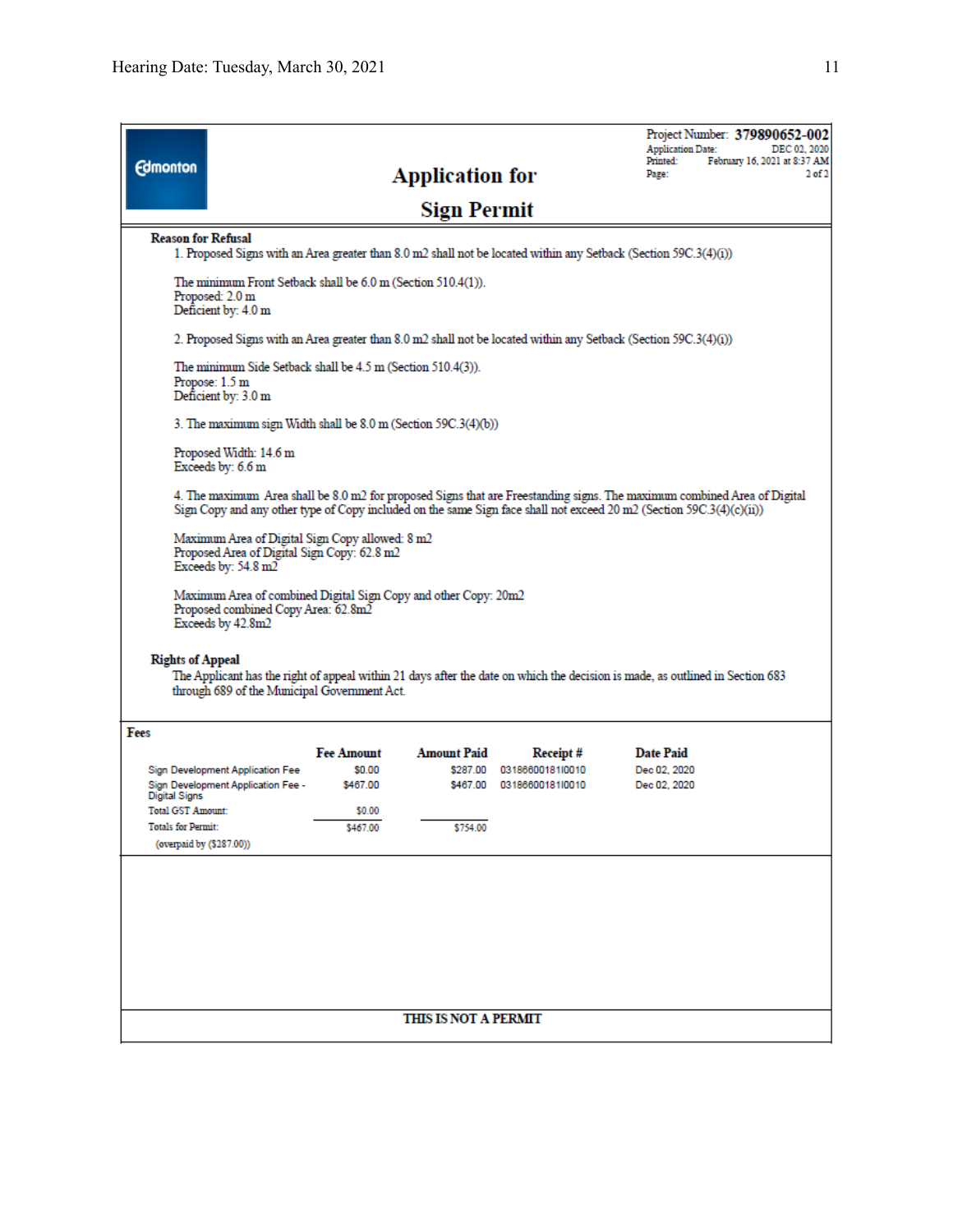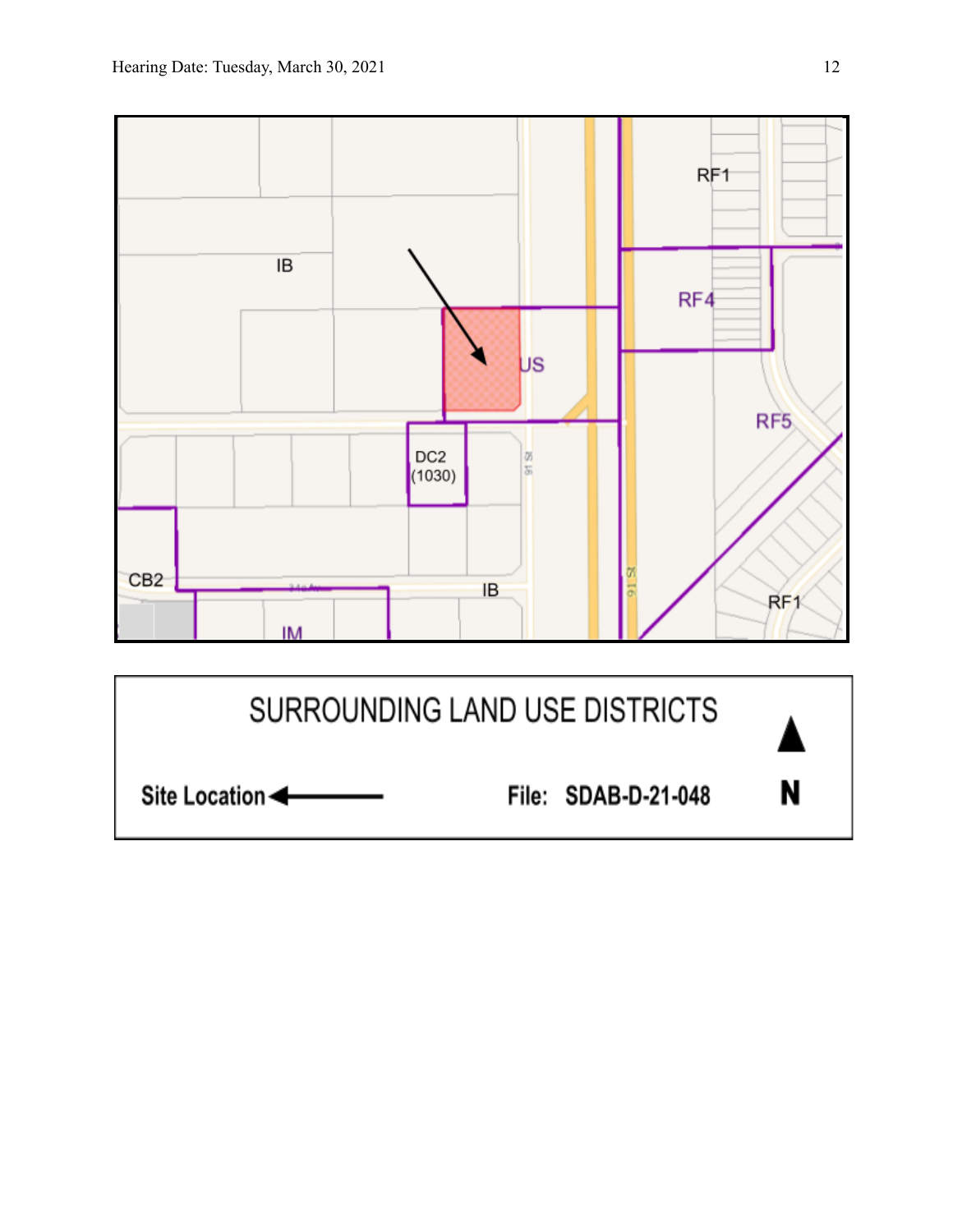| AN APPEAL FROM THE DECISION OF THE DEVELOPMENT OFFICER |                                                                                            |  |  |
|--------------------------------------------------------|--------------------------------------------------------------------------------------------|--|--|
| <b>APPELLANT:</b>                                      |                                                                                            |  |  |
| <b>APPLICATION NO.:</b>                                | 348285887-001                                                                              |  |  |
| <b>APPLICATION TO:</b>                                 | Install a Minor Digital Off-premises Freestanding Sign<br>(OUTFRONT   1779994 Alberta Ltd) |  |  |
| <b>DECISION OF THE</b><br>DEVELOPMENT AUTHORITY:       | Approved with conditions                                                                   |  |  |
| <b>DECISION DATE:</b>                                  | February 4, 2021                                                                           |  |  |
| <b>DATE OF APPEAL:</b>                                 | March 4, 2021                                                                              |  |  |
| NOTIFICATION PERIOD:                                   | February 11, 2021 through March 4, 2021                                                    |  |  |
| <b>RESPONDENT:</b>                                     |                                                                                            |  |  |
| MUNICIPAL DESCRIPTION<br>OF SUBJECT PROPERTY:          | 18520 / 18520C - 100 Avenue NW                                                             |  |  |
| <b>LEGAL DESCRIPTION:</b>                              | Plan 1623295 Unit 2, Condo Common Area (Plan<br>1623295)                                   |  |  |
| ZONE:                                                  | DC2.879 Site Specific Development Control Provision                                        |  |  |
| <b>OVERLAY:</b>                                        | N/A                                                                                        |  |  |
| <b>STATUTORY PLAN:</b>                                 | Place LaRue West Neighbourhood Area Structure Plan                                         |  |  |

# *Grounds for Appeal*

The Appellant provided the following reasons for appealing the decision of the Development Authority:

> I am appealing the approval of the development for 18520-100 Avenue NW in Edmonton. I live directly south of this property and have lived here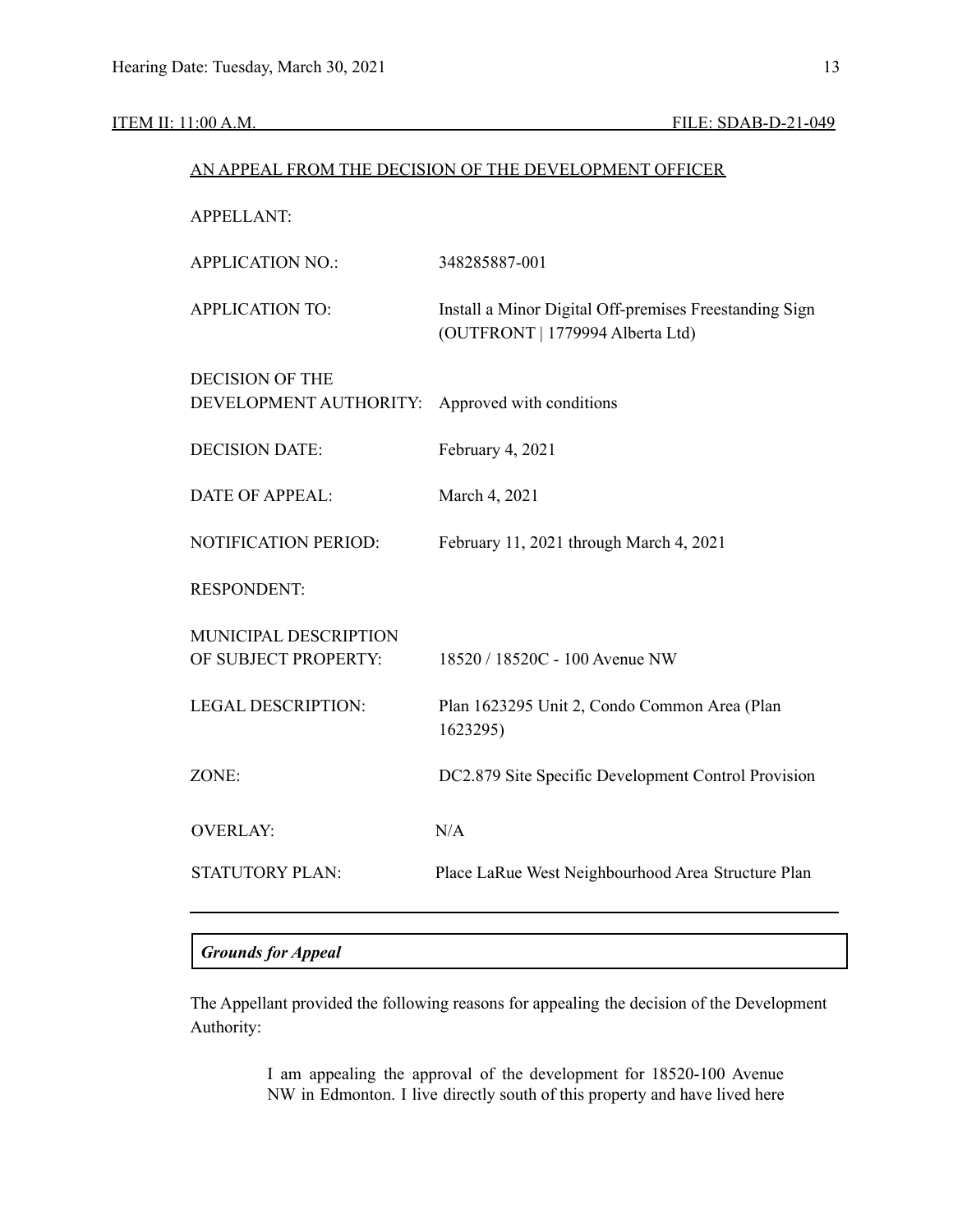for almost 17 years. My concern is the approval of two 8 meter tall digital lights, the increased light these will add to the already existing lights of the development, and the visual intrusion into the LaPerle neighbourhood, which is south of this development.

A) Most houses on the street I live on in the LaPerle neighbourhood were built in the early 1980's. This was long before any development along 100 Avenue was planned. The initial plans for the development are written in a document called the "Place LaRue West neighbourhood Area Structure Plan". This was written in 2004. This document outlines the location and plans for the area north of 100 Avenue from 170 Street to Anthony Henday Drive and south of Stony Plain Road. It is part of a corridor extends from 149 street west along Stony Plain Road. This plan was required to consider any effects to the residential area to the south i.e. LaPerle neighbourhood, along with other considerations such as traffic etc. The plan was adopted as Bylaw 13377 with some amendments in 2005, 2011, and 2017. This Bylaw is referenced in my appeal.

B) One of the current observations when driving east along 100 Avenue from the Anthony Henday is the brightness of the lights used by hotels from 186 to 184 Streets. The brightness comes from lights and signs on the south side of the buildings. The Candlewood Hotel is four stories tall and the sign with its name on the building is higher than that. The Holiday Inn, which is attached to the Candlewood and together with the Candlewood Hotel make up the Candlewood Suites, is also four stories tall. There were stipulations in Bylaw 13377 about how the lighting on the signage was to be done, but I am not sure if the current lighting follows the Bylaw.

In addition, there are floodlights that shine on the Candlewood Suites that accentuate the brightness. These floodlights surround the building on all four sides. Specifically on the south facing side of the hotel, there are four floodlights in the parking lot with 10 parking spaces between each floodlight. Refer to images "north facing floodlights onto Candlewood Suites", and "Floodlights shining onto south facing side of Candlewood Suites 1 and 2" The brightness can be observed in the LaPerle neighbourhood, particularly in my front yard, and through windows in my house that face north, specifically my living room window and bedroom windows. Refer to images "March 3 lighting and luminance from Candlewood Hotel 1 and 2" that were taken about midnight on March 3, 2021, to see how the lights look from inside my house looking north. Image 1 is looking through my living room window and image 2 is looking through one of my north facing bedroom windows. Refer to image "March 3 2 lighting and luminance from Candlewood Hotel 4" to see the name of the hotel in the centre of the image.

C) The second observation when driving is the luminance or reflection of the light from the Candlewood Suites. The luminance can also be seen in my front yard, in my neighbour's front yards, and the houses across the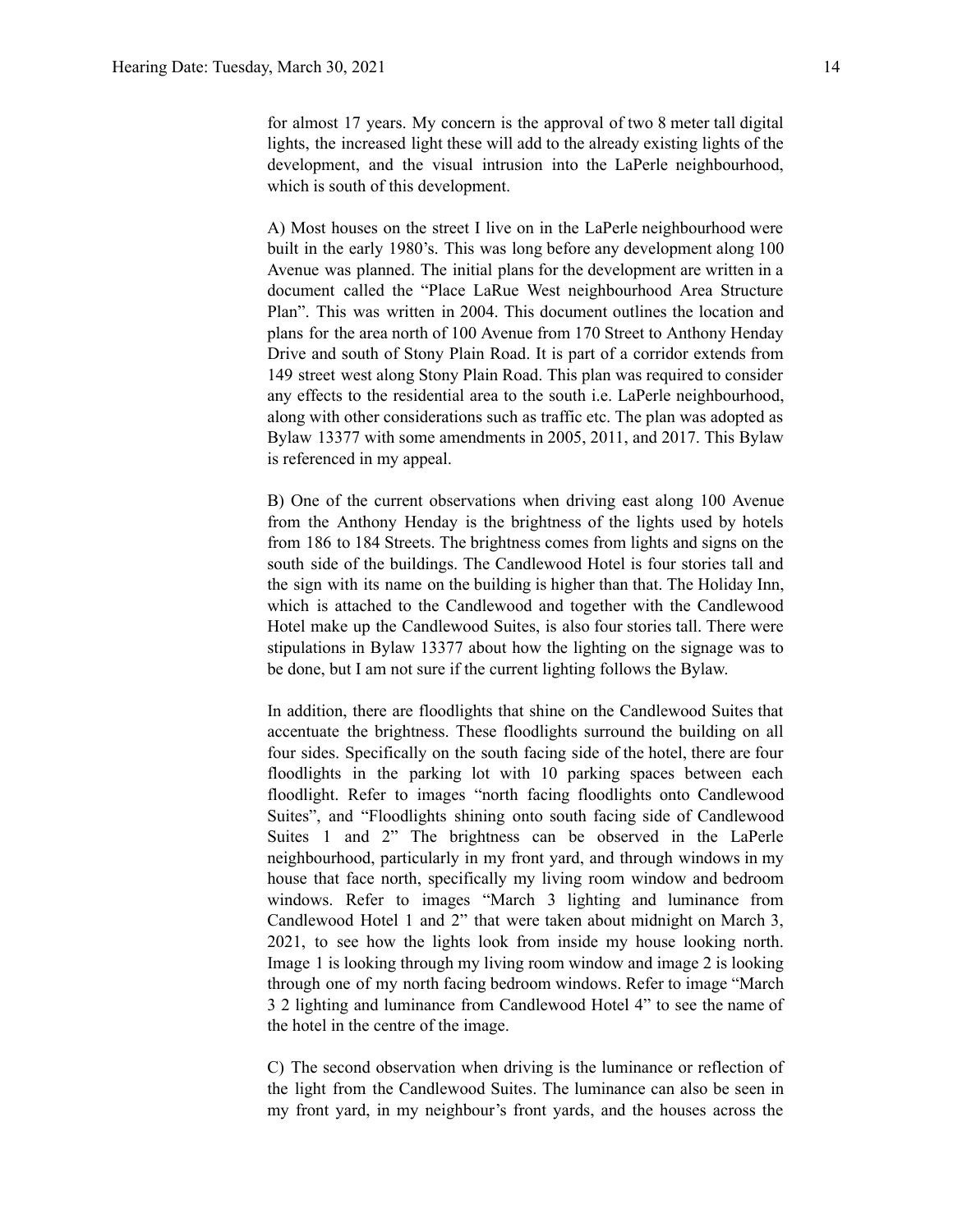street whose backyards face north. One of the reasons for the luminance is that the Candlewood Hotel is white. So the floodlights that shine on it make the hotel seem exceptionally bright due to both the visible light and the reflected light from the hotel. Specifically, it reflects light into the sky and into the LaPerle neighbourhood. As the floodlights shine onto all four sides of the hotel, the reflected light into the sky is a result of more than just the lights on the south facing side.

Refer to images "March 3 lighting and luminance from Candlewood Hotel 1 and 2" again, and also "March 3 lighting and luminance from Candlewood Hotel 3" taken at the same time. In image 3, you can see on the right side, the sky appears a lighter shade of blue than the left side. The right side is the reflection from the Candlewood Hotel.

The digital sign, if allowed, will only increase both the brightness and luminance (reflection) of the existing lights.

D) The development has been approved for a digital sign. Digital signs are typically either LED or LCD lights both of which are brighter than incandescent bulbs. As there are no other digital signs facing south onto 100 Avenue between the Anthony Henday and 170 Street, this will be a distraction for drivers.

E) The light seen by those living in the houses and the reflection of the lights also seen in the houses, is a visual intrusion into the neighbourhood. It can feel like my house is being invaded and it feels exposed when the windows of the hotel are seen. Refer to image "March 3 lighting and luminance from Candlewood Hotel 3" to note the windows of the hotel clearly visible through the bedroom window.

This visual intrusion was mentioned in the "Place LaRue West neighbourhood Area Structure Plan", a concern identified in the 2004 report (page 11). Page 15 item 3.3 identified that "Site design, signage, and types of use will be more specifically regulated on all sites abutting 100 Avenue." On page 26 in item 5.2, it states, "All exterior lighting is to be designed so that illumination is indirect from all angles when viewed off-site and not intrude into neighbouring sites to the south." Page 26 states in item 5.3,"Animated and bright perimeter signage is to be designed to minimize light pollution and visual intrusion into residential properties south of 100 Avenue."

Refer to images "March 3 lighting and luminance from Candlewood Hotel 1, 2 and 3", and notice the light pollution and visual intrusion that already exists. Any additional signs with lighting will only increase the light pollution. 3

F) There is a berm that was identified in the Structure Plan of 2004 item 6.2. It notes that one aim of the berm is to reduce the potential for light penetration from commercial uses through additional screening. From the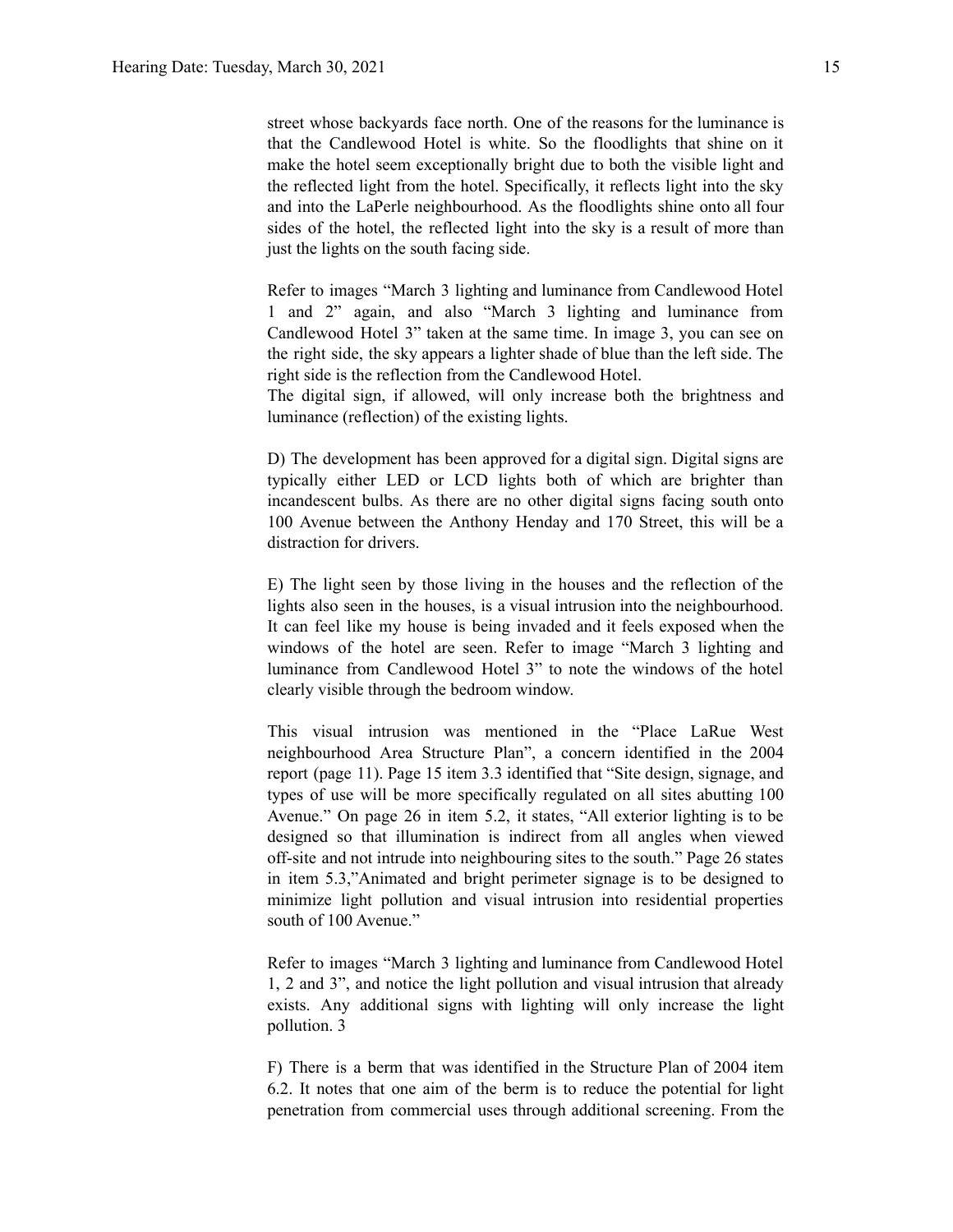images already referenced, it is obvious that the berm has made no difference. One might argue that the trees that have been planted will eventually grow large enough to block the light, however, the luminance will not be blocked and the trees are planted 3 meters apart which also does not block the light.

I would also refer to images "looking out of living room window when standing" and "Looking out of living room window when sitting". These images indicate that the berm is ineffective and the light intrusion impacts my ability to walk through my living room without being assaulted by the light, but even when I'm sitting. If I have company, if I entertain, the buildings are seen and the light is intrusive.

G) Item 6.3 in the Structure Plan also references the purpose of an urban design study along the corridor is to establish a distinctive and attractive image. I do not know what has happened to that study. I am proposing that as there are no other digital signs currently along 100 Avenue between the Anthony Henday and 170 Street, that such a sign will not match the current aesthetic of the corridor. The current design includes no other 8 metre signs with digital lights. Refer to a series of images taken like a panorama from 100 Avenue at 185 Street. These are "View east on 100 Avenue at 185 Street" number 1 to 4. Number 1 illustrates that the street lighting is adequate for driving. No hotel lights on the left where the Candlewood Suites exist can be seen. As one moves to look at numbers 2 and 3, the streetlights and some of the floodlights can be seen. Image 4 ("view from 100 Avenue at 185 Street 4") show the white hotel with the floodlights shining directly onto it.

One can imagine how any additional signage, but particularly digital signage, will brighten 100 Avenue, detract from the current overall aesthetic, and detract from the current attractive image one sees when approaching the city from the west.

H) Item 6.0 in the Structure Plan makes reference to a separation of residential and commercial use areas. I am dismayed that the current situation with the lighting and height of the buildings does not separate these two areas. A separation should include a distinct difference in the lighting, and the lighting from one area should not affect the lighting in the other.

I) It is important to consider the purpose of a sign. The definition of a sign in the Merriam Webster dictionary states it is a "display (such as a lettered board or a configuration of neon tubing) used to identify or advertise a place of business or a product". The website "signs.com" states that signs help others know your business is there and help drivers/customer get to a business. The website 4 "advanced multi-sign.com" says that signs help to inform, help with wayfinding, with marketing, and with identification.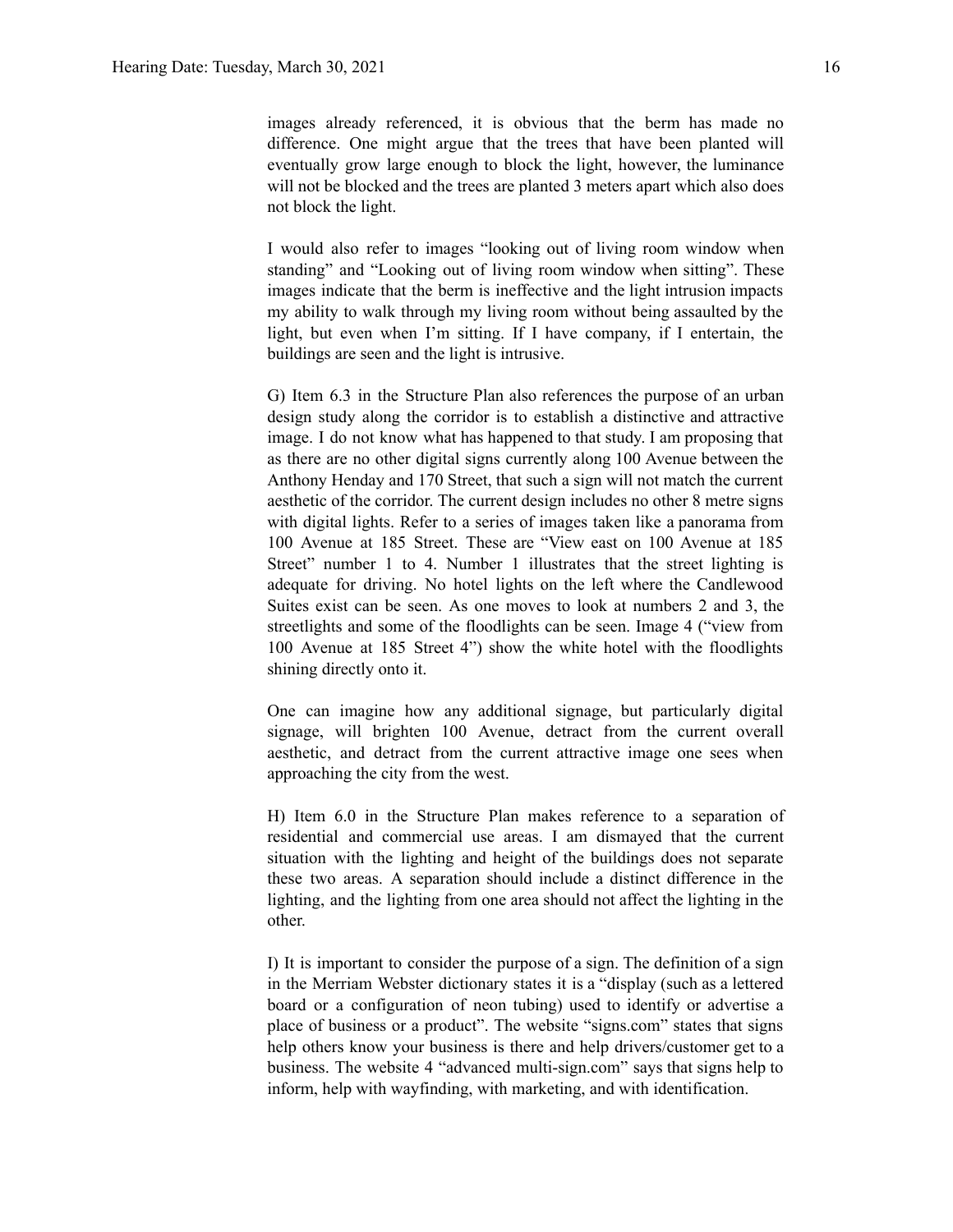The current four signs allotted, the signage on the buildings, and the floodlights lighting up the buildings can be easily seen on 100 Avenue. (Refer to the submitted images.) Drivers will not drive by the hotels without seeing them. Drivers can see the signs to help them way find to the hotels, drivers will see the signs/lights and know that the hotels are there and they can identify them. The signage makes it clear that these are not the Hyatt or Marriott Hotels.

Thus, additional signage is not required to locate or identify these hotels.

To conclude, additional signage approved for the development with a height of 8 meters and using digital lights will:

- increase the brightness of the lighting,
- increase the luminance,
- increase the visual intrusion into the LaPerle neighbourhood,
- increase the distractions for drivers.
- decrease the current aesthetic of the corridor, and
- increase the lack of separation between the residential and commercial uses of the land.

Furthermore, existing signage is providing the necessary wayfinding and identification of the development. I therefore am requesting that the development approval be revoked.

#### *General Matters*

### **Appeal Information:**

The *Municipal Government Act*, RSA 2000, c M-26 states the following:

#### **Grounds for Appeal**

**685(1)** If a development authority

- (a) fails or refuses to issue a development permit to a person,
- (b) issues a development permit subject to conditions, or
- (c) issues an order under section 645,

the person applying for the permit or affected by the order under section 645 may appeal to the subdivision and development appeal board.

**(2)** In addition to an applicant under subsection (1), any person affected by an order, decision or development permit made or issued by a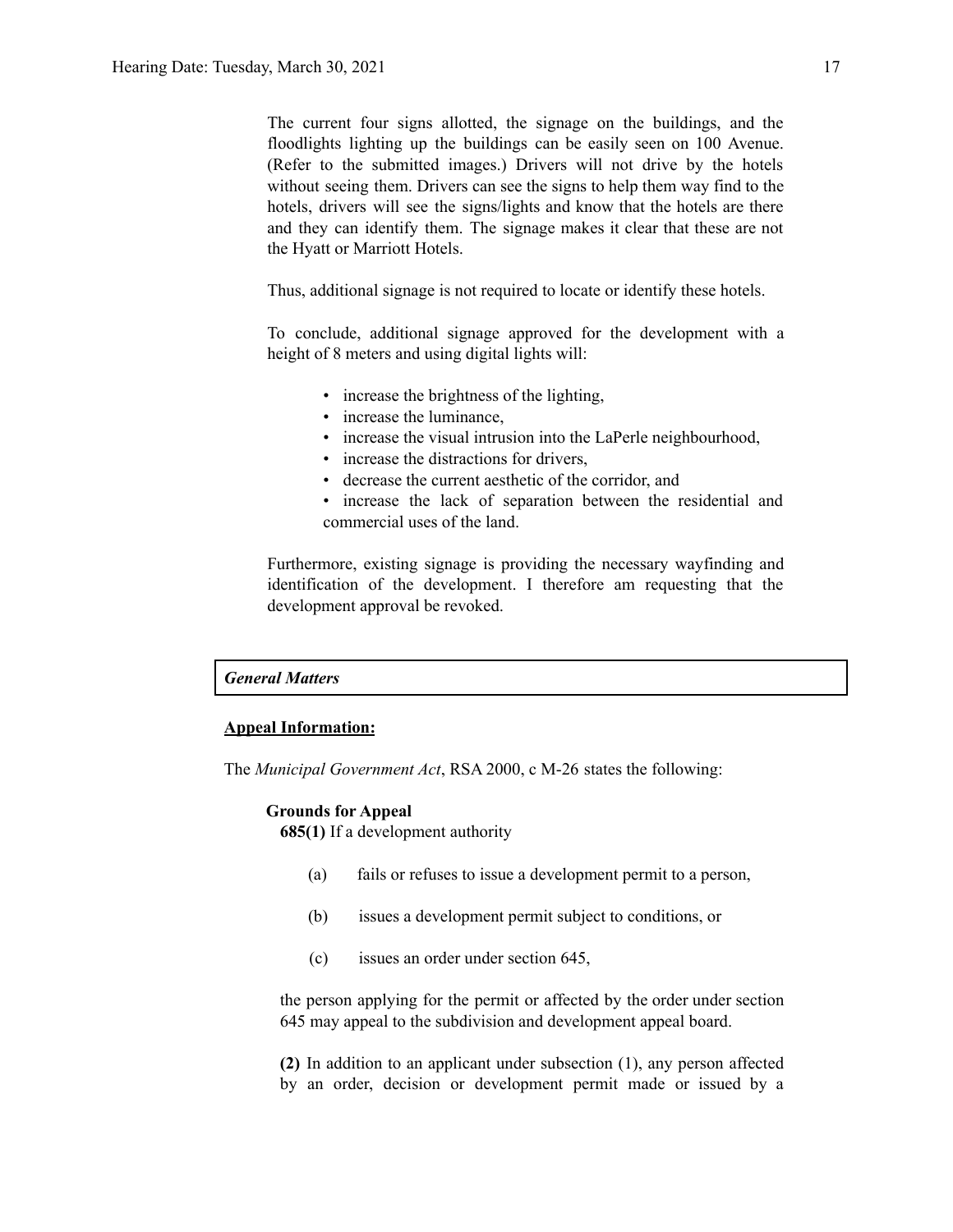development authority may appeal to the subdivision and development appeal board.

#### **Appeals**

**686(1)** A development appeal to a subdivision and development appeal board is commenced by filing a notice of the appeal, containing reasons, with the board,

- (a) in the case of an appeal made by a person referred to in section 685(1)
	- (i) with respect to an application for a development permit,
		- (A) within 21 days after the date on which the written decision is given under section 642, or
		- (B) if no decision is made with respect to the application within the 40-day period, or within any extension of that period under section 684, within 21 days after the date the period or extension expires,
		- or
	- (ii) with respect to an order under section 645, within 21 days after the date on which the order is made, or
- (b) in the case of an appeal made by a person referred to in section 685(2), within 21 days after the date on which the notice of the issuance of the permit was given in accordance with the land use bylaw.

**685(4)** Despite subsections (1), (2) and (3), if a decision with respect to a development permit application in respect of a direct control district

- (a) …
- (b) is made by a development authority, the appeal is limited to whether the development authority followed the directions of council, and if the subdivision and development appeal board finds that the development authority did not follow the directions it may, in accordance with the directions, substitute its decision for the development authority's decision.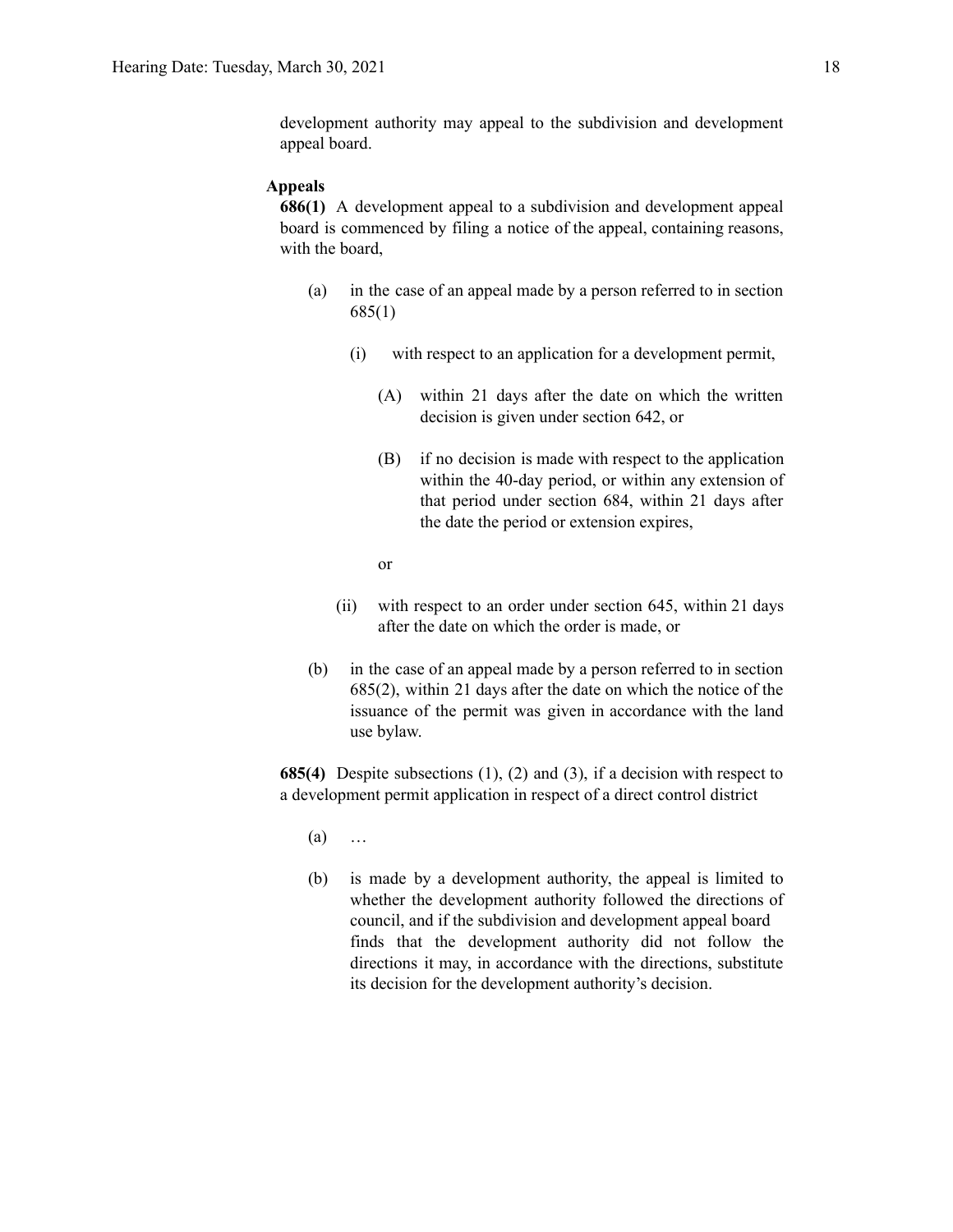### **General Provisions from the** *DC2.879 Site Specific Development Control Provision ("DC2"):*

Under section DC2.879.3.1 (Area A), a **Minor Digital Off-premises Sign** is a **Listed Use** in the **DC2**.

Section DC2.897.4.n states "A comprehensive sign design plan shall be submitted and signs shall be allowed in this Provision as provided for in Section 59F of the Edmonton Zoning Bylaw 12800."

Section DC2.897.1 states that the **Rationale** of the **DC2** is:

To establish a Site Specific Development Control Provision for highway commercial uses along 100 Avenue such that they do not adversely affect the La Perle residential area to the south.

#### **General Provisions from the** *Edmonton Zoning Bylaw:*

Under section 7.9(6), **Minor Digital Off-premises Signs** means "a Freestanding or Fascia Sign that contains Digital Copy, is a Permanent Sign, displays Off-premises Advertising, and does not include moving effects, message transition effects, video images, or animation."

Under section 6.2, **Freestanding Sign** means:

a Sign supported independently of a building.



#### *Sign Regulations*

Schedule 59F.3(6)(k) states: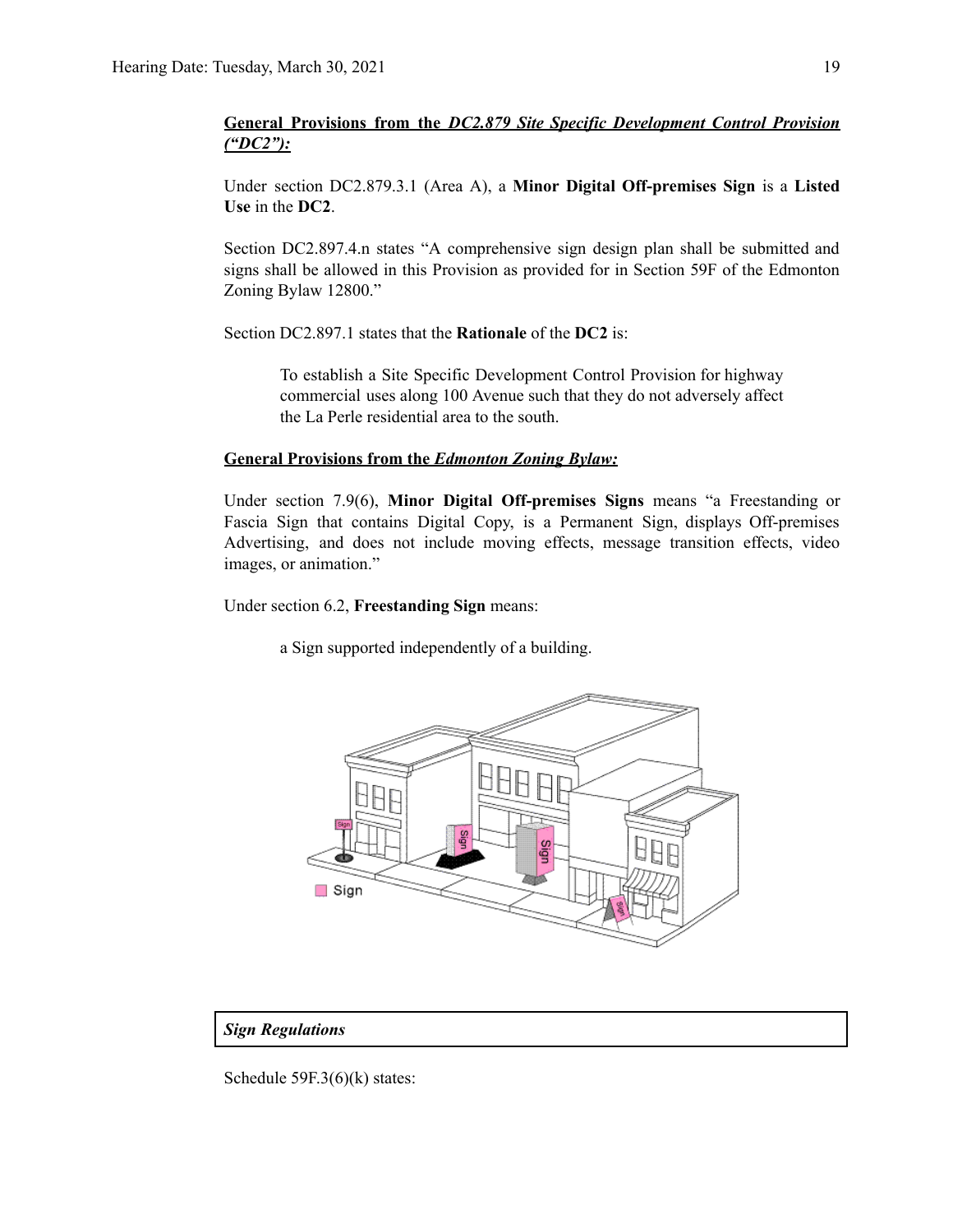the maximum number of Freestanding On-premises Signs, Roof On-premises Signs, Major Digital Signs, Minor Digital On-premises Signs, Minor Digital On-premises Off-premises Signs and Minor Digital Off-premises Signs on a Site shall be four.

## **Development Officer's Determination**

**Number of Signs – To increase the number of Freestanding On-premises Signs and Minor Digital Off-premises Signs on Site total allowed from 4 to 6. (Reference Section 59F.3(6)(k)).**

[unedited]

Notice to Applicant/Appellant

 $\mathcal{L}_\text{max} = \frac{1}{2} \sum_{i=1}^n \mathcal{L}_\text{max}(\mathbf{x}_i - \mathbf{y}_i)$ 

Provincial legislation requires that the Subdivision and Development Appeal Board issue its official decision in writing within fifteen days of the conclusion of the hearing.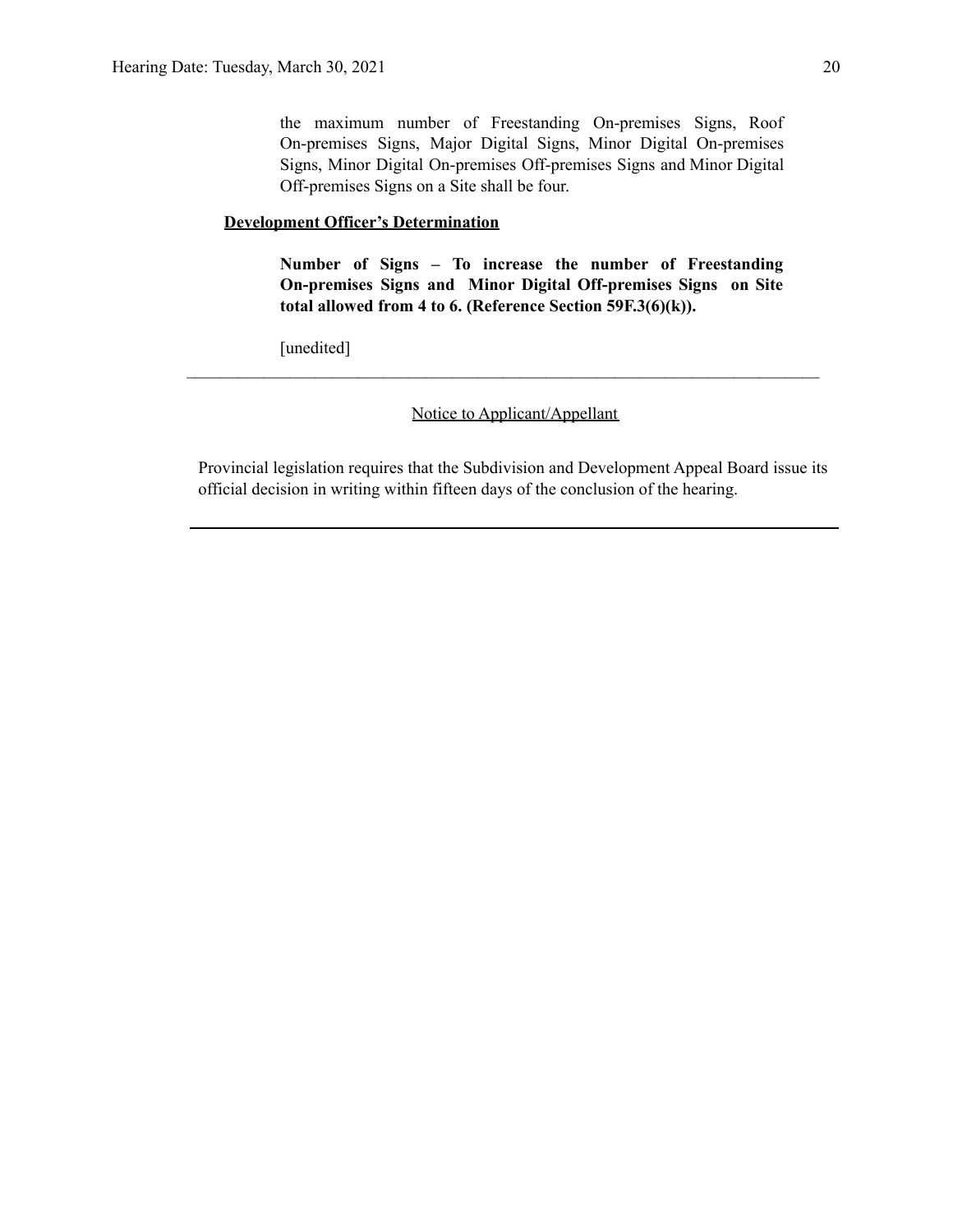| <b>Edmonton</b>                                                                                                                                                                                                                                                                                                                                                                                                            | Project Number: 348285887-001<br><b>Application Date:</b><br>NOV 27, 2019<br>Printed:<br>February 4, 2021 at 11:46 AM<br><b>Application for</b><br>Page:<br>1 <sub>of</sub> 3 |  |  |  |  |
|----------------------------------------------------------------------------------------------------------------------------------------------------------------------------------------------------------------------------------------------------------------------------------------------------------------------------------------------------------------------------------------------------------------------------|-------------------------------------------------------------------------------------------------------------------------------------------------------------------------------|--|--|--|--|
|                                                                                                                                                                                                                                                                                                                                                                                                                            | <b>Sign Permit</b>                                                                                                                                                            |  |  |  |  |
| This document is a record of a Development Permit and/or Building Permit application, and a record of the decision for the undertaking<br>described below, subject to the limitations and conditions of this permit, of the Edmonton Zoning Bylaw 12800 as amended, Safety Codes<br>Act RSA 2000, Safety Codes Act Permit Regulation, Alberta Building Code and City of Edmonton Bylaw 15894 Safety Codes Permit<br>Bylaw. |                                                                                                                                                                               |  |  |  |  |
| <b>Applicant</b>                                                                                                                                                                                                                                                                                                                                                                                                           | Property Address(es) and Legal Description(s)                                                                                                                                 |  |  |  |  |
|                                                                                                                                                                                                                                                                                                                                                                                                                            | 18520 - 100 AVENUE NW                                                                                                                                                         |  |  |  |  |
|                                                                                                                                                                                                                                                                                                                                                                                                                            | Plan 1623295 Unit 2                                                                                                                                                           |  |  |  |  |
|                                                                                                                                                                                                                                                                                                                                                                                                                            | 18520C - 100 AVENUE NW                                                                                                                                                        |  |  |  |  |
|                                                                                                                                                                                                                                                                                                                                                                                                                            | Condo Common Area (Plan 1623295)                                                                                                                                              |  |  |  |  |
| <b>Scope of Application</b><br>To install a Minor Digital Off-premises Freestanding Sign (OUTFRONT   1779994 Alberta Ltd).<br><b>Permit Details</b>                                                                                                                                                                                                                                                                        |                                                                                                                                                                               |  |  |  |  |
|                                                                                                                                                                                                                                                                                                                                                                                                                            |                                                                                                                                                                               |  |  |  |  |
| ASA Sticker No./Name of Engineer:                                                                                                                                                                                                                                                                                                                                                                                          | Class of Permit: Class B                                                                                                                                                      |  |  |  |  |
| Construction Value: 100000                                                                                                                                                                                                                                                                                                                                                                                                 | Expiry Date: 2026-02-04 00:00:00                                                                                                                                              |  |  |  |  |
| Fascia Off-premises Sign: 0                                                                                                                                                                                                                                                                                                                                                                                                | Freestanding Off-premises Sign: 0                                                                                                                                             |  |  |  |  |
| Fascia On-premises Sign: 0                                                                                                                                                                                                                                                                                                                                                                                                 | Freestanding On-premises Sign: 0                                                                                                                                              |  |  |  |  |
| Roof Off-premises Sign: 0                                                                                                                                                                                                                                                                                                                                                                                                  | Projecting Off-premises Sign: 0                                                                                                                                               |  |  |  |  |
| Roof On-premises Sign: 0                                                                                                                                                                                                                                                                                                                                                                                                   | Projecting On-premises Sign: 0                                                                                                                                                |  |  |  |  |
| Minor Digital On-premises Sign: 0                                                                                                                                                                                                                                                                                                                                                                                          | Replacement Panel on Existing Sign: 0                                                                                                                                         |  |  |  |  |
| Minor Digital Off-premises Sign: 1                                                                                                                                                                                                                                                                                                                                                                                         | Comprehensive Sign Design: 0                                                                                                                                                  |  |  |  |  |
| Minor Digital On/Off-premises Sign: 0                                                                                                                                                                                                                                                                                                                                                                                      | Major Digital Sign: 0                                                                                                                                                         |  |  |  |  |
| <b>Development Permit Decision</b><br>Approved<br>Issue Date: Feb 04, 2021 Development Authority: MERCIER, KELSEY                                                                                                                                                                                                                                                                                                          |                                                                                                                                                                               |  |  |  |  |
| <b>THIS IS NOT A PERMIT</b>                                                                                                                                                                                                                                                                                                                                                                                                |                                                                                                                                                                               |  |  |  |  |
|                                                                                                                                                                                                                                                                                                                                                                                                                            |                                                                                                                                                                               |  |  |  |  |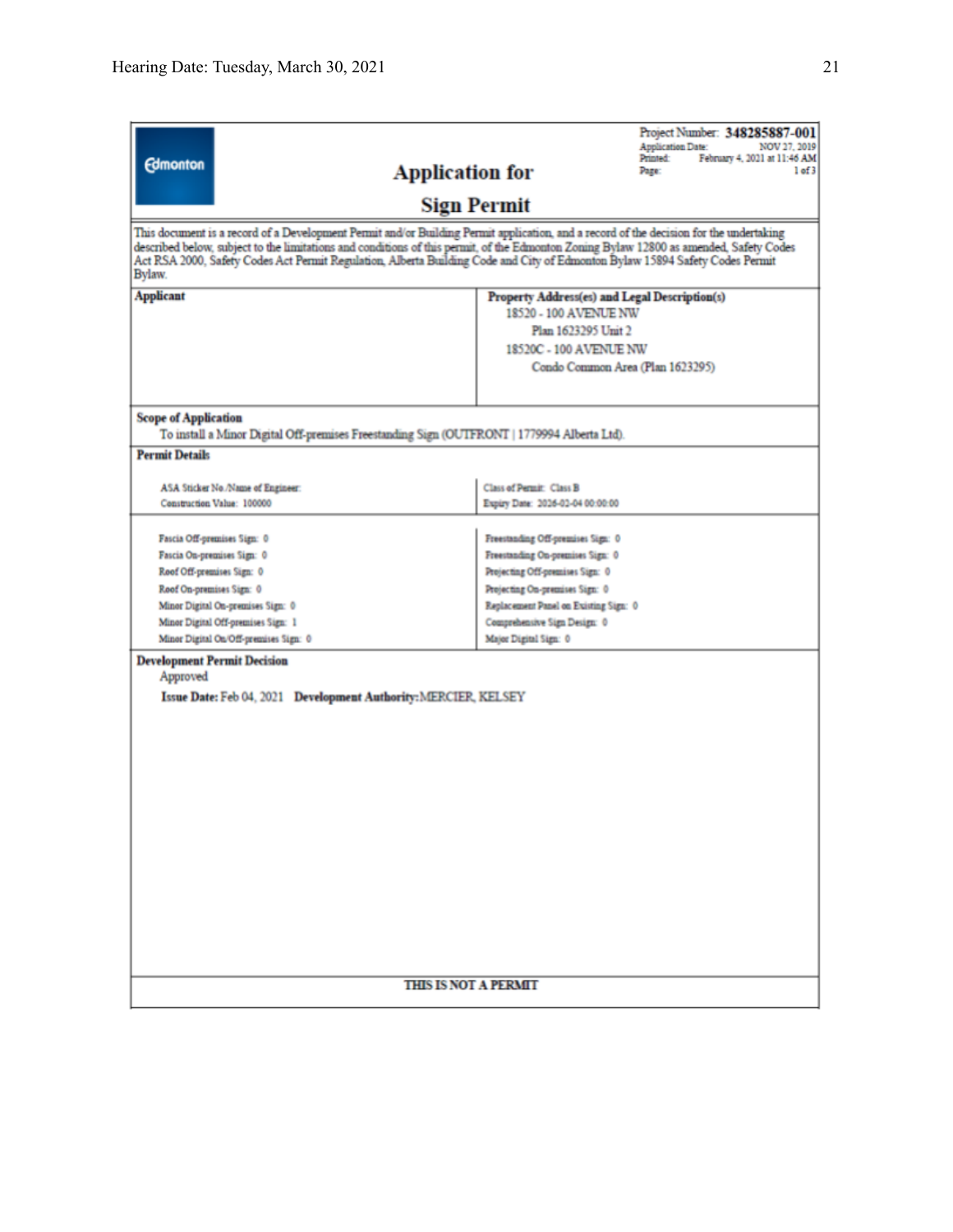|                                        |                                                                                                                                                                                                                                                                                                                                                                                                                                                          | <b>Application Date:</b><br>Printed: | Project Number: 348285887-001<br>NOV 27, 2019<br>February 4, 2021 at 11:46 AM |
|----------------------------------------|----------------------------------------------------------------------------------------------------------------------------------------------------------------------------------------------------------------------------------------------------------------------------------------------------------------------------------------------------------------------------------------------------------------------------------------------------------|--------------------------------------|-------------------------------------------------------------------------------|
| <b>Edmonton</b>                        | <b>Application for</b>                                                                                                                                                                                                                                                                                                                                                                                                                                   | Page:                                | 2 <sub>of</sub> 3                                                             |
|                                        | <b>Sign Permit</b>                                                                                                                                                                                                                                                                                                                                                                                                                                       |                                      |                                                                               |
|                                        | <b>Subject to the Following Conditions</b><br>1. The permit will expire on February 4, 2026.                                                                                                                                                                                                                                                                                                                                                             |                                      |                                                                               |
|                                        | 2. The proposed Minor Digital Off-premises Sign shall comply in accordance with the approved plans submitted.                                                                                                                                                                                                                                                                                                                                            |                                      |                                                                               |
|                                        | 3. Ambient light monitors shall automatically adjust the brightness level of the Copy Area based on ambient light conditions.<br>Brightness levels shall not exceed 0.3 footcandles above ambient light conditions when measured from the Sign face at its<br>maximum brightness, between sunset and sunrise, at those times determined by the Sunrise/Sunset calculator from the National<br>Research Council of Canada; (Reference Section 59.2(5)(a)) |                                      |                                                                               |
|                                        | 4. Brightness level of the Sign shall not exceed 400 nits when measured from the sign face at its maximum brightness, between<br>sunset and sunrise, at those times determined by the Sunrise/Sunset calculator from the national research Council of Canada;<br>(Reference Section 59.2(5)(b))                                                                                                                                                          |                                      |                                                                               |
|                                        | 5. Minor Digital Off-premises Sign shall have a Message Duration of no less than 6 seconds. (Reference Section 59.2(18)).                                                                                                                                                                                                                                                                                                                                |                                      |                                                                               |
| Schedule. (Reference Section 59.2(12)) | 6. All Freestanding Signs, Major Digital Signs, Minor Digital On-premises Signs, Minor Digital Off-premises Signs, and Minor<br>Digital On-premises Off-premises Signs shall be located so that all portions of the Sign and its support structure are completely<br>located within the property and no part of the Sign may project beyond the property lines unless otherwise specified in a Sign                                                      |                                      |                                                                               |
|                                        | 7. The following conditions, in consultation with the Transportation department (Subdivision Planning), shall apply to the proposed<br>Minor Digital Off-premises Sign, in accordance to Section 59.2.11:                                                                                                                                                                                                                                                |                                      |                                                                               |
|                                        | a. That, should at any time, City Operations determine that the sign face contributes to safety concerns, the owner/applicant must<br>immediately address the safety concerns identified by removing the sign, de-energizing the sign, changing the message conveyed<br>on the sign, and or address the concern in another manner acceptable to City Operations.                                                                                         |                                      |                                                                               |
|                                        | b. That the owner/applicant must provide a written statement of the actions taken to mitigate concerns identified by City Operations<br>within 30 days of the notification of the safety concern. Failure to provide corrective action will result in the requirement to<br>immediately remove or de-energize the sign.                                                                                                                                  |                                      |                                                                               |
| of-way.                                | c. The proposed sign shall be constructed entirely within private property. No portion of the sign shall encroach over/into road right-                                                                                                                                                                                                                                                                                                                  |                                      |                                                                               |
|                                        | 8. Prior to release for building permit review, the owners of the Sign shall enter into an Encroachment Agreement (348285887-002)<br>for the Sign, for more information on this process please contact encroachmentagreements@edmonton.ca                                                                                                                                                                                                                |                                      |                                                                               |
|                                        | ADVISEMENT:<br>Should the owner/applicant wish to display video or any form of moving images on the sign, a new Development Application for a<br>Major Digital Sign will be required. At that time, Subdivision Planning will require a safety review of the sign prior to responding<br>to the application.                                                                                                                                             |                                      |                                                                               |
|                                        | An approved Development Permit means that the proposed development has been reviewed against the provisions of this Bylaw. It<br>does not remove obligations to conform with other legislation, bylaws or land title instruments including, but not limited to, the<br>Municipal Government Act, the Safety Codes Act or any caveats, restrictive covenants or easements that might be attached to the<br>Site. (Reference Section 5.2).                 |                                      |                                                                               |
| <b>Variances</b>                       |                                                                                                                                                                                                                                                                                                                                                                                                                                                          |                                      |                                                                               |
|                                        | Number of Signs - To increase the number of Freestanding On-premises Signs and Minor Digital Off-premises Signs on Site total<br>allowed from 4 to 6. (Reference Section 59F.3(6)(k)).                                                                                                                                                                                                                                                                   |                                      |                                                                               |

### THIS IS NOT A PERMIT